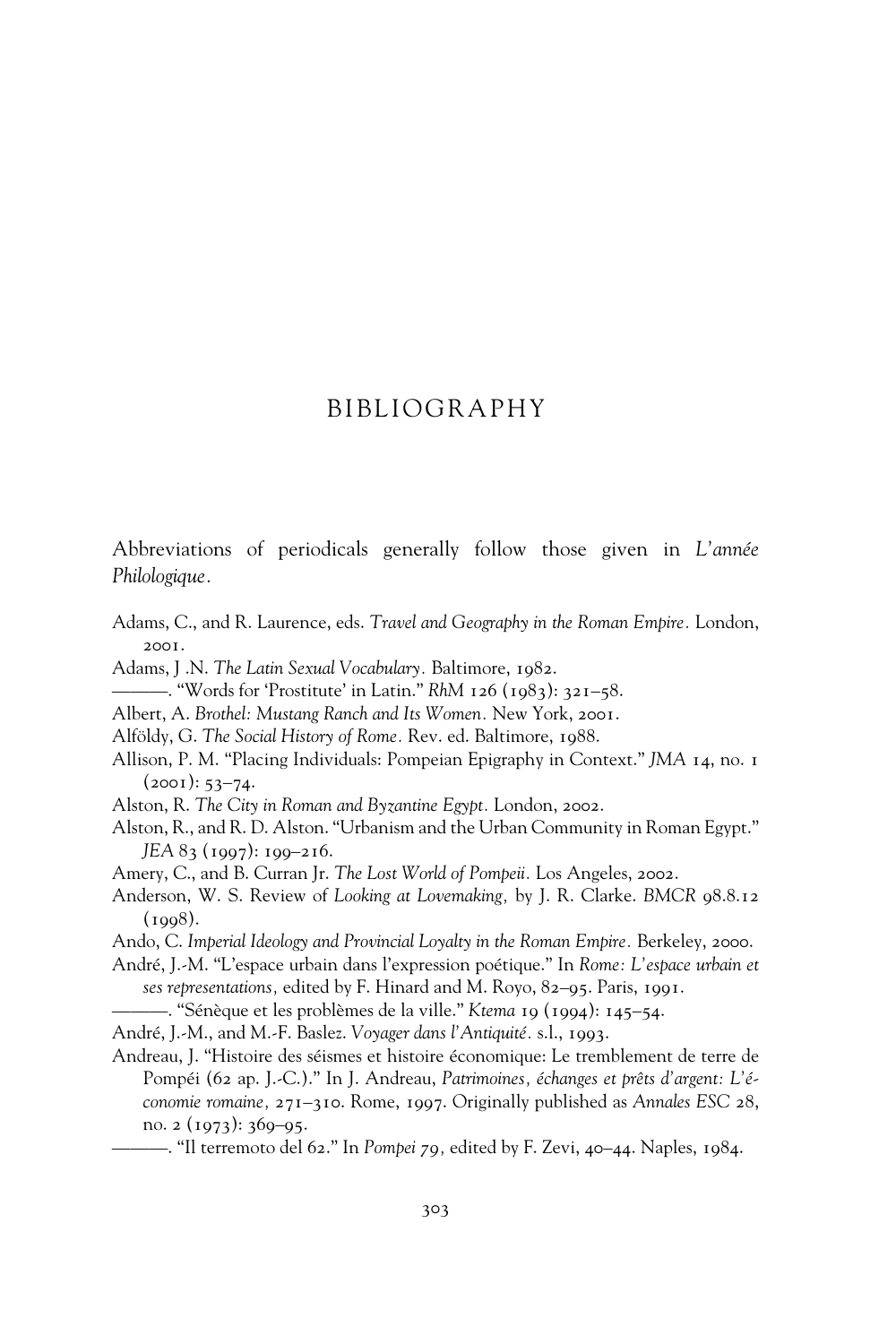———."Deux études sur les prix à Rome: Les 'mercuriales' et le taux de l'intérêt." In *Économie antique: Prix et formation des prix dans les économies antiques,* 105–20. Saint-Bertrand-de-Comminges, Fr., 1997.

———. "Rome capitale de l'Empire, la vie économique." *Pallas* 55 (2001): 303–17.

- Andreau, J. and Maucourant. "À propos de la 'rationalité économique' dans l'antiquité gréco-romaine: Une interprétation des thèses de D. Rathbone [1991]." *Topoi* 9  $(1999): 47-102.$
- Andrés Santos, F. J. "Función jurisdiccional de los ediles en las ciudades hispanoromanas según las leyes municipales." *HAnt.* 22 (1998): 157–74.
- Annequin, J. "Entre signifiant et signifié, femmes et femmes esclaves dans le corpus des interprétations de la 'Clé des Songes' d'Artémidore." In *Femmes-esclaves: Modèles d'interprétation anthropologique, économique, juridique,* edited by F. Reduzzi Merola and A. Storchi Marino, 251–66. Naples, 1999.
- Arce, J. "El inventario de Roma: *Curiosum y Notitia.*" In *The Transformations of VRBS ROMA in Late Antiquity* (= *JRA* Suppl. 33), edited by W. V. Harris, 15–22. Portsmouth, R.I. 1999.
- *Archäologie und Seismologie: La regione vesuviana dal 62 al 79 d.C., Problemi archeologici e sismologici.* Munich, 1995.

Athanassiadi-Fowden, P. *Julian and Hellenism: An Intellectual Biography.* Oxford, 1981.

- Aubert, J.-J. *Business Managers in Ancient Rome: A Social and Economic Study of Institores, 200 B.C.–A.D. 250.* Leiden, Neth., 1994.
- Axer, J. "I prezzi degli schiavi e le paghe degli attori nell'orazione di Cicerone pro Q. Roscio Comoedo." In *Actes du 1975 Colloque sur l'esclavage,* edited by I. Biezunska-Malowist and J. Kolendo, 217–25. Paris, 1979.
- Babcock, W. S., ed. *Paul and the Legacies of Paul.* Dallas, 1990.
- Bagnall, R. *Egypt in Late Antiquity.* Princeton, N.J., 1993.
- Balsdon, J. P. V. D. *Roman Women: Their History and Habits.* New York, 1963.
- Bammel, C. P. "Pauline Exegesis, Manichaeism and Philosophy in the Early Augustine." In C. P. Bammel, *Tradition and Exegesis in Early Christian Writers,* edited by C. P. Bammel, XVI Aldershot, Eng., 1995. Originally published in L. R. Wickham and C. P. Bammel, *Christian Faith and Greek Philosophy in Late Antiquity* (Leiden, Neth., 1993).
- Barattolo, A., and F. Romaldi. "Impianti igienici a Pompei: Rapporto preliminare." *RSP* 11 (2000): 263–70.
- Barrett, A. A. *Livia: First Lady of Imperial Rome.* New Haven, 2002.
- Barry, K. *Female Sexual Slavery.* Englewood Cliffs, N.J., 1979.
- ———. *The Prostitution of Sexuality.*<sup>2</sup> New York, 1995.
- Bateson, J. D. "Roman *Spintriae* in the Hunter Coin Cabinet." In *Ermanno A. Arslan Studia Dicata* 2, edited by R. Martini and N. Vismara, 385–94. Milan, 1991.
- Bauman, R. A. *Impietas in Principem: A Study of Treason Against the Roman Emperor with Special Reference to the First Century A.D.* Munich, 1974.
- ———. *Women and Politics in Ancient Rome.* London, 1992.
- Beaucamp, J. *Le statut de la femme à Byzance (4e –7e siècle).* Vol. 1, *Le droit impérial.* Paris, 1990.

<sup>———. &</sup>quot;Sull'economia di Pompei." In *Pompei,* edited by P. G. Guzzo, 109–10. Milan, 2001.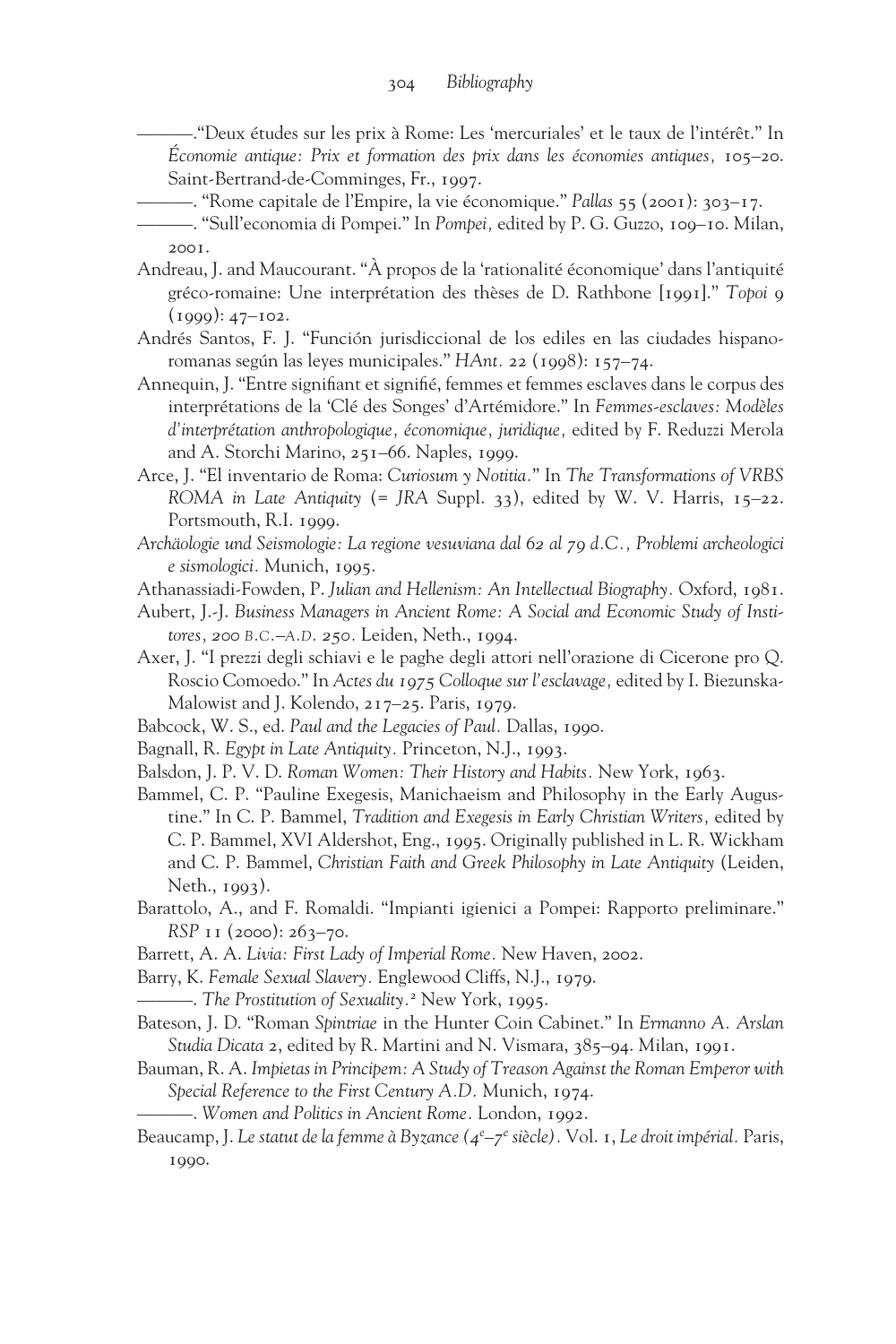———. *Le statut de la femme à Byzance (4e –7e siècle).* Vol. 2, *Les pratiques sociales.* Paris, 1992.

- Bernheimer, C. *Figures of Ill Repute: Representing Prostitution in Nineteenth-Century France.* Cambridge, 1989.
- Bernstein, L. *Sonia's Daughters: Prostitutes and Their Regulation in Imperial Russia.* Berkeley, 1995.
- Berry, J. "The Conditions of Domestic Life in Pompeii in A.D. 79: A Case-Study of Houses 11 and 12, Insula 9, Region I." *PBSR* 65 (1997): 103–25.

———, ed. *Unpeeling Pompeii: Studies in Region I of Pompeii.* Milan, 1998.

- Best, J. *Controlling Vice: Regulating Brothel Prostitution in St. Paul, 1865–1883.* Columbus, Ohio, 1998.
- Bickerman, E. *Chronology of the Ancient World.*<sup>2</sup> Ithaca, N.Y., 1980.
- "Blackfriars." *St Thomas Aquinas, Summa Theologiae: Latin Text and English Translation, Introductions, Notes, Appendices, and Glossaries.* Vol. 32. London, 1975.
- Bloomer, W. M. *Valerius Maximus and the Rhetoric of the New Nobility.* Chapel Hill, N.C., 1992.
- Bodel, J. "Dealing with the Dead: Undertakers, Executioners and Potter's Fields in Ancient Rome." In *Death and Disease in the Ancient City,* edited by V. M. Hope and E. Marshall, 128–51. London, 2000.
- Boghossian, P. A. "What Is Social Construction?: Flaws and Contradictions in the Claim That Scientific Beliefs Are 'Merely Locally Accepted.'" *TLS* 5108 (February 23, 2001): 6–8.
- Bonucci, C. "Scavi: Pompei." *BdI* (1829): 145–50.
- Boswell, J. *The Kindness of Strangers: The Abandonment of Children in Western Europe from Late Antiquity to the Renaissance.* New York, 1988.
- Bosworth, A. B. "Vespasian and the Slave Trade." *CQ* 52.1 (2002): 350–7.
- Bouffartigue, J. *L'Empereur Julien et la culture de son temps.* Paris, 1992.

Bowersock, G. W. *Julian the Apostate.* London, 1978.

- ———. *Fiction as History: Nero to Julian.* Berkeley, 1994.
- Bradley, K. R. "Social Aspects of the Slave Trade in the Roman World." *MBAH* 5  $(1986): 48 - 59.$
- ———. *Slaves and Masters in the Roman Empire: A Study in Social Control.* Rev. ed. Oxford, 1987.
- ———. *Discovering the Roman Family: Studies in Roman Social History.* Oxford, 1991.
- ———. *Slavery and Society at Rome.* Cambridge, 1994.
- ———. "Prostitution, the Law of Rome, and Social Policy." *JRA* 13, no. 2 (2000): 468–75.
- Braund, D. "Piracy under the Principate and the Ideology of Imperial Eradication." In *War and Society in the Roman World,* edited by J. Rich and G. Shipley, 195–212. London, 1993.
- Braund, S. H. "City and Country in Roman Satire." In *Satire and Society in Ancient Rome,* edited by S. H. Braund, 23–47, 128–32. Exeter, 1989.
- Brendel, O. J. "The Scope and Temperament of Erotic Art in the Greco-Roman World." In *Studies in Erotic Art,* edited by T. Bowie and C. V. Christenson, 3–69, figs.  $1-48$ . New York, 1970.
- Breton, E. *Pompeia décrite et dessinée.*2. Paris, 1855.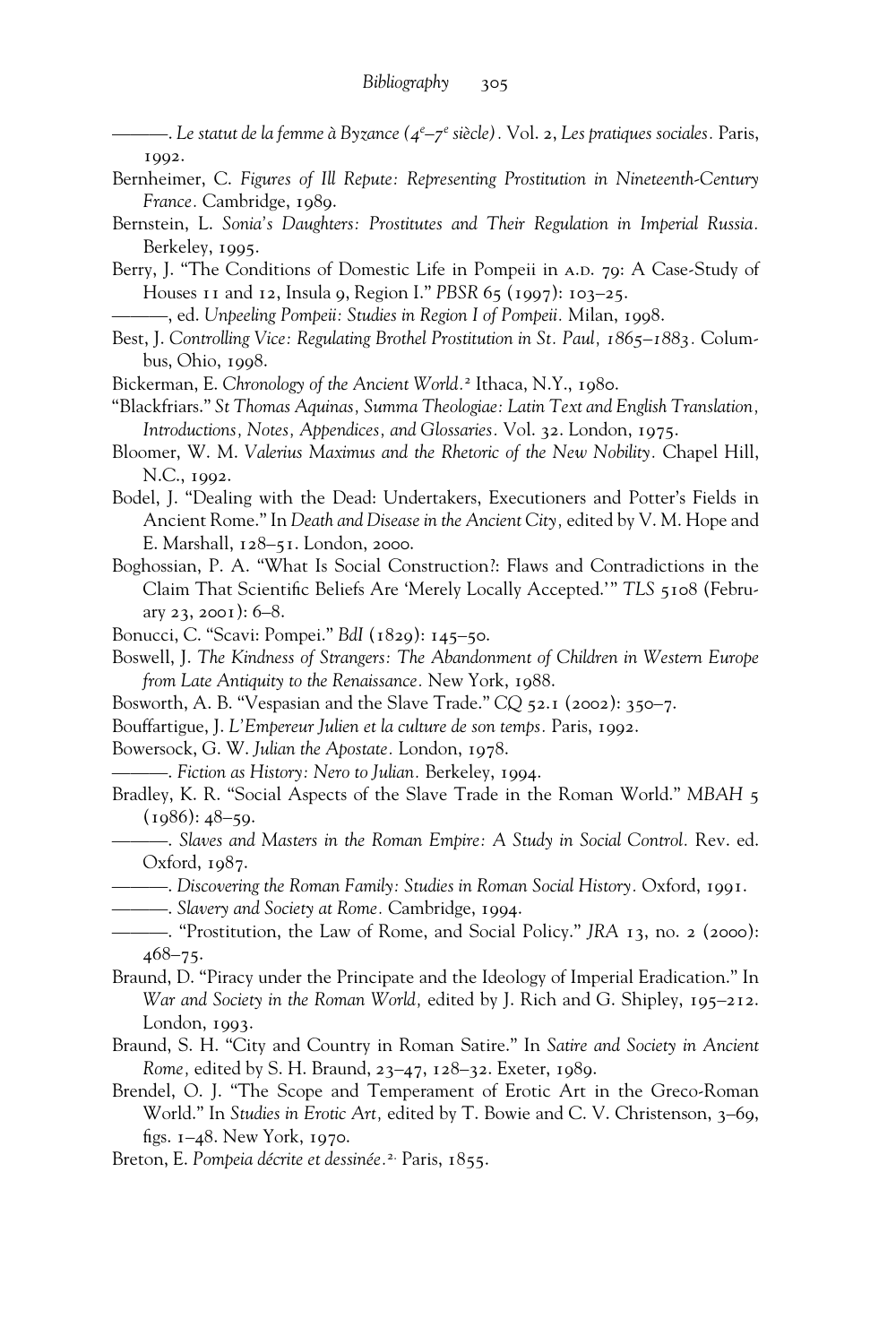———. *Pompeia décrite et dessinée.*<sup>3</sup> Paris, 1870.

- Brock, S. P., and S. A. Harvey. *Holy Women of the Syrian Orient.* Berkeley, 1987.
- Brown, F. E. "Houses and Shops of the Final Period." In *The Excavations at Dura-Europos: Preliminary Report of the Ninth Season of Work, 1935–1936.* Pt. 1, *The Agora* and Bazaar, edited by M. I. Rostovtzeff, 69-158. New Haven, 1944.
	- ———. "Sculpture and Painting." In *The Excavations at Dura-Europos: Preliminary Report of the Ninth Season of Work, 1935–1936.* Pt. 1, *The Agora and Bazaar,* edited by M. I. Rostovtzeff, 159–67. New Haven, 1944.
- Brown, P. "Late Antiquity." In *A History of Private Life, vol. I, From Pagan Rome to Byzantium,* edited by P. Veyne, 235–312. Cambridge, 1987.
- ———. *The Body and Society: Men, Women, and Sexual Renunciation in Early Christianity.* New York, 1988.
- ———. *Augustine of Hippo: A Biography.* Rev. ed. Berkeley, 2000.
- ———. *Poverty and Leadership in the Later Roman Empire.* Hanover, NH, 2002.
- Brown, S. "Death as Decoration: Scenes from the Arena on Roman Domestic Mosaics." In *Pornography and Representation in Greece and Rome,* edited by A. Richlin, 180–212. Oxford, 1992.
- Bruhns, H. "Armut und Gesellschaft in Rom." In *Vom Elend der Handarbeit: Probleme historischer Unterschichtenforschung,* edited by H. Mommsen and W. Schulze, 27– 49. Stuttgart, 1981.
- Brundage, J. A. "Prostitution in the Medieval Canon Law." *Signs* 1 (1975/6): 825–45. ———. *Law, Sex, and Christian Society in Medieval Europe.* Chicago, 1987.
- Brunt, P. A. *Italian Manpower, 225 B.C.–A.D. 14.* Rev. ed. Oxford, 1987.
- Bruun, C. "Water for Roman Brothels: Cicero *Cael.* 34." *Phoenix* 51 (1997): 364–73.
- Buckland, W. W. *The Roman Law of Slavery: The Condition of the Slave in Private Law from Augustus to Justinian.* Cambridge, 1908. Reprint, New York, 1969.
- Bustany, C., and N. Géroudet, *Rome: Maîtrise de l'espace, maîtrise du pouvoir, de César aux Antonins.* Paris, 2001.
- Butler, A. M. *Daughters of Joy, Sisters of Misery: Prostitutes in the American West, 1865–90.* Urbana, Ill., 1985.
- Butrica, J. L. "Using Water 'Unchastely': Cicero *Pro Caelio* 34 Again." *Phoenix* 53, nos.  $1-2$  (1999): 136-39.
- Butrica, J. L. "Using Water 'Unchastely': Cicero *Pro Caelio* 34 Again—Addendum." *Phoenix* 53, nos. 3–4 (1999): 336.
- Buttrey, T. V. "The *Spintriae* as a Historical Source." *NC* 13 (1973): 52–63.
- Calza, G. "Gli scavi recenti nell'abitato di Ostia." *MonAnt.* 26 (1920): 321–430, 3 plates.
- Calza, R., and E. Nash. *Ostia.* Florence, 1959.
- Cancelo, J. L. "Anotaciones al problema del Mal en San Augustín." *Cuadernos de pensamiento* 9 (1994): 111–28.
- Cantarella, E. *Bisexuality in the Ancient World.* Rev. ed. New Haven, 2002. ———. *Pompei: I volti dell'amore.* Milan, 1998.
- Cantilena, R. "Vizi privati e pubbliche virtù: Il 'Gabinetto degli oggetti riservati' del Museo di Napoli." In *L'amore: dall'Olimpo all'alcova,* edited by G. Macchi, 51–60. Milan, 1992.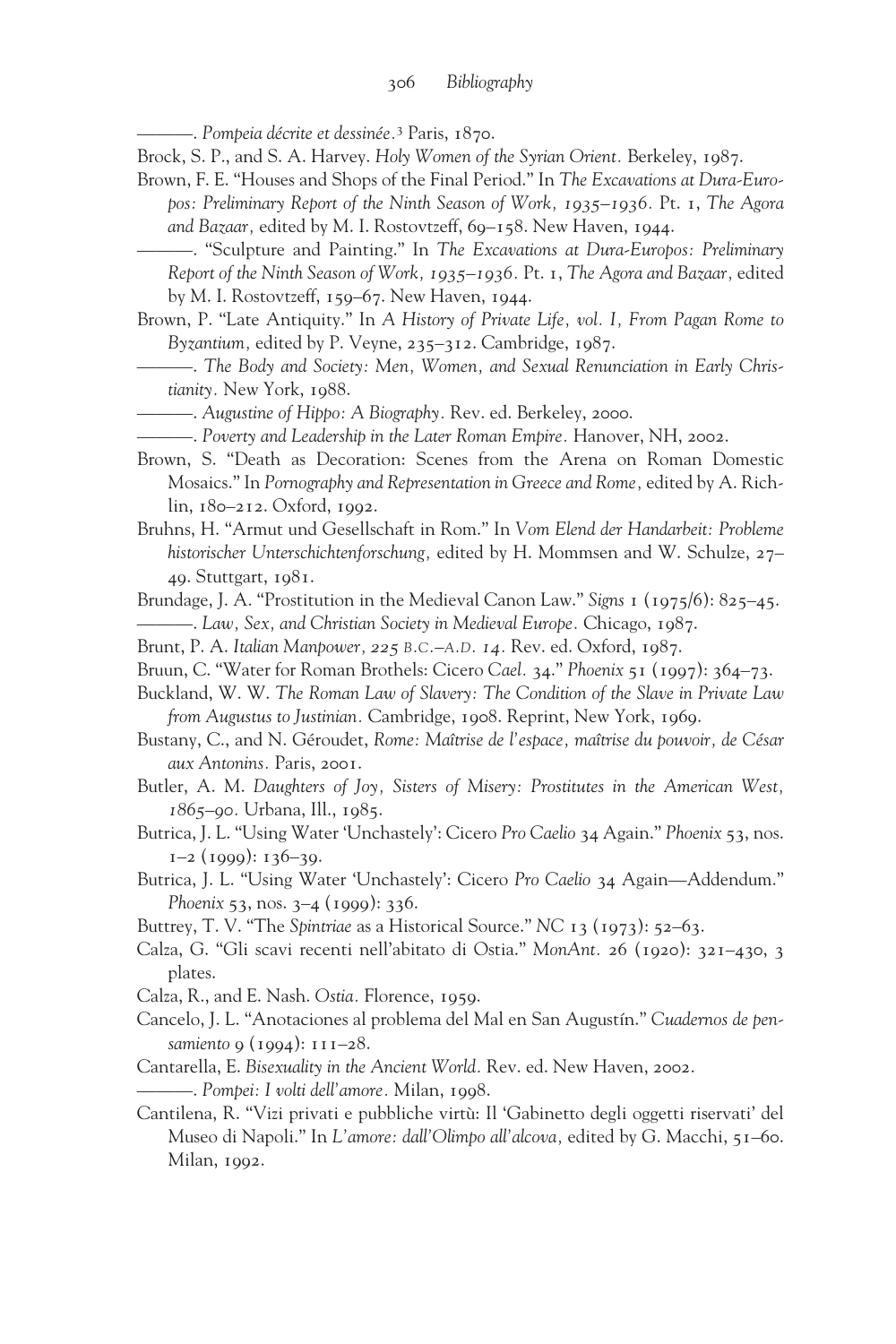- Carandini, A. "Columella's Vineyard and the Rationality of the Roman Economy." *Opus* 3 (1983): 177–204.
	- ———. *Schiavi in Italia: Gli strumenti pensanti dei Romani fra tarda Repubblica e medio Impero.* Rome, 1988.
- Carson, D. A. *Showing the Spirit: A Theological Exposition of 1 Corinthians 12–14.* Grand Rapids, Mich., 1987.
- Casson, L., *Travel in the Ancient World.* Rev. ed. Baltimore, 1994.
- Cavallo, G. "Segni e voci di una cultura urbana." In *Roma antica,* edited by A. Giardina, 247–79. Rome, 2000.
- Cèbe, J.-P. *Varron: Satires Ménippées: Édition, traduction et commentaire.* 13 vols. Rome, 1972–99.
- Champlin, E. "The Suburbium of Ancient Rome." *AJAH* 7, no. 2 (1982): 97–117.
- Chapkis, W. *Live Sex Acts: Women Performing Erotic Labor.* New York, 1997.
- Chauvin, C. *Les chrétiens et la prostitution.* Paris, 1983.
- Chevallier, R. *Voyages et déplacements dans l'empire romain.* Paris, 1988.
- Cilliers, L. "Public Health in Roman Legislation." *Acta Classica* 36 (1993): 1–10.
- Cipriani, G., and N. Milano. "'Atti osceni' nella Roma antica: I termini della legge." *Aufidus* 10, no. 30 (1996): 105–24.
- Ciprotti, P. *Conoscere Pompei.* Rome, 1959.
- Citroni Marchetti, S. *Plinio il Vecchio e la tradizione del moralismo romano.* Pisa, 1991.
- Clark, G. *Women in Late Antiquity: Pagan and Christian Lifestyles.* Oxford, 1993.
- Clarke, J. R. "New Light on the Iconography of Jupiter, Ganymede, and Leda in the Painting of the House of Jupiter and Ganymede in Ostia Antica." *Kölner Jahrbuch für Vor- und Frühgeschichte* 24 (1991): 171–75.

———. "The Decor of the House of Jupiter and Ganymede at Ostia Antica: Private Residence Turned Gay Hotel?" In *Roman Art in the Private Sphere: New Perspectives on the Architecture and Decor of the Domus, Villa, and Insula,* edited by E. K. Gazda, 89–104, figs. 4.1–15. Ann Arbor, Mich., 1994.

———. *Looking at Lovemaking: Constructions of Sexuality in Roman Art, 100 B.C.–A.D. 250.* Berkeley, 1998.

- ———. "Look Who's Laughing at Sex: Men and Women Viewers in the *Apodyterium* of the Suburban Baths at Pompeii," In *The Roman Gaze: Vision, Power, and the Body,* edited by D. Fredrick, 149–81. Baltimore, 2002.
- ———. *Art in the Lives of Ordinary Romans: Visual Representation and Non-Elite Viewers in Italy, 100 B.C.– A.D. 315.* Forthcoming.
- Clarke, S. "The Pre-Industrial City in Roman Britain." In *Theoretical Roman Archaeology: First Conference Proceedings,* edited by E. Scott, 49–66. Aldershot, Eng., 1993.
- Clayson, H. *Painted Love: Prostitution in French Art of the Impressionist Era.* New Haven, 1991.
- Coarelli, F. "La consistenza della città nel periodo imperiale: *Pomerium, vici, insulae.* In *La Rome impériale: Démographie et logistique* (= *Coll. Éc. Franç. Rome* 230), 89–109. Rome, 1997.
- ———. "Roma, la città come cosmo." In *Mégapoles méditerranéennes: Géographie urbaine rétrospective,* edited by C. Nicolet et al., 288–310. Paris, 2000.
- Cohen, B. *Deviant Street Networks: Prostitution in New York City.* Lexington, Mass., 1980.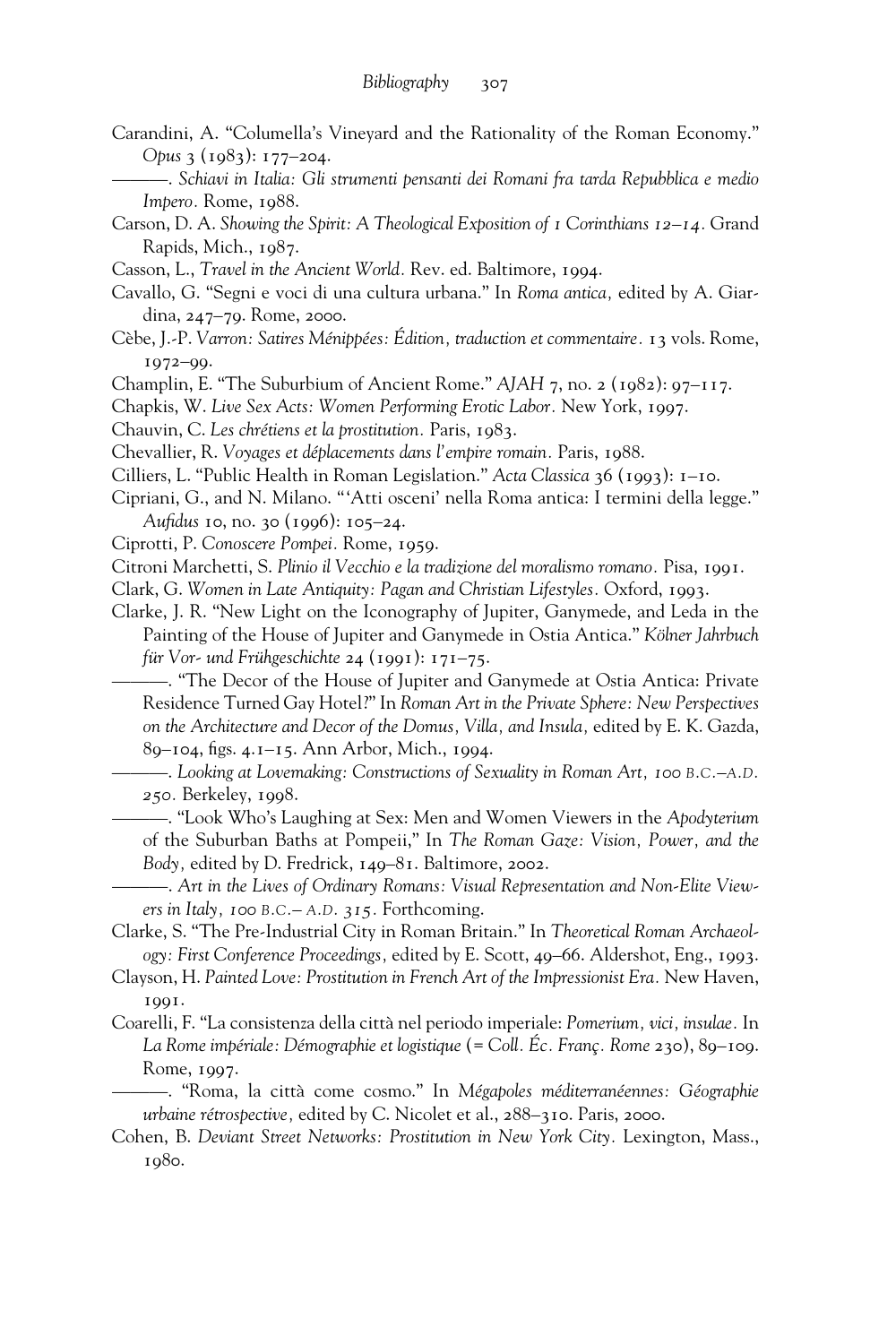- Cohen, E. E. "An Economic Analysis of Athenian Prostitution." In *Prostitutes and Courtesans in the Ancient World,* edited by C. A. Faraone and L. K. McClure. Forthcoming.
- Cohen, E. S. "'Courtesans' and 'Whores': Words and Behavior in Roman Streets." *Women's Studies* 19 (1991): 201–8.
- Cohen, S. *Visions of Social Control: Crime, Punishment and Classification*. Cambridge, 1985.
- Colin, X. "Commerçants itinerants et marchands sedentaires dans l'Occident romain." In *Mercati permanenti e mercati periodici nel mondo romano,* edited by E. Lo Cascio, 149–60. Bari, 2000.
- Collin, F. *Social Reality.* London, 1997.
- Collins, R. F. *First Corinthians.* Sacra Pagina Series, vol. 7. Collegeville, Pa. 1999.
- Connelly, M. T. *The Response to Prostitution in the Progressive Era.* Chapel Hill, N.C., 1980.
- Conticello, B. "Lavori in concessione." In *Progetto Pompei I: Un bilancio.* Naples, 1988.
- Corbin, A. *Women for Hire: Prostitution and Sexuality in France After 1850* (Translated by A. Sheridan).
- Cornell, T. J., and K. Lomas, eds. *Urban Society in Roman Italy.* New York, 1995.
- Costello, J. G. "*Red Light Voices:* An Archaeological Drama of Late Nineteenth-Century Prostitution." In *Archaeologies of Sexuality,* edited by R. A. Schmidt and B. L. Voss, 160–75. London, 2000.
- Courtney, E. *A Commentary on the Satires of Juvenal.* London, 1980.
- Crawford, M. H., ed. *Roman Statutes* (= *BICS* Supplement 64). 2 vols. London, 1996.
- Cursi, M. F. *La struttura del "postliminium" nella Repubblica e nel Principato.* Naples, 1996.
- Dalby, A. *Empire of Pleasures: Luxury and Indulgence in the Roman World.* London, 2000.
- Dalla, D. *Ubi Venus Mutatur: Omosesssualità e diritto nel mondo romano.* Milan, 1987.
- D'Aloe, S. *Les ruines de Pompéi jusqu'en 1861.* Naples, 1861.
- D'Ambra, E. "The Calculus of Venus: Nude Portraits of Roman Matrons." In *Sexuality in Ancient Art,* edited by N. B. Kampen, 219–32. Cambridge, 1996.
- D'Ambrosio, A. "I monili dallo scavo di Moregine," *MEFRA* 113.2 (2001): 967–80.
- D'Arms, J. H. *Commerce and Social Standing in Ancient Rome.* Cambridge, 1981.

———. "Performing Culture: Roman Spectacle and the Banquets of the Powerful." In *The Art of Ancient Spectacle,* edited by B. Bergmann and C. Kondoleon, 301–19. New Haven, 1999.

- Dauphin, C. "Brothels, Baths and Babes: Prostitution in the Byzantine Holy Land." *Classics Ireland* 3 (1996): 47–72.
- Dauphin, C. "Bordels et filles de joie: La prostitution en Palestine byzantine." In *Eupsychia: Mélanges offerts* à *Hélène Ahrweiler,* edited by M. Balard et al. 1: 177–94. Paris, 1998.
- Davidson, J. *Courtesans and Fishcakes: The Consuming Passions of Classical Athens.* New York, 1998.
- D'Avino, M. *The Women of Pompeii.* Translated by M. H. Jones and L. Nusco. Naples, n.d. [c. 1964].
- De Caro, S. *Il gabinetto segreto del museo archeologico nazionale di Napoli.* Naples, 2000.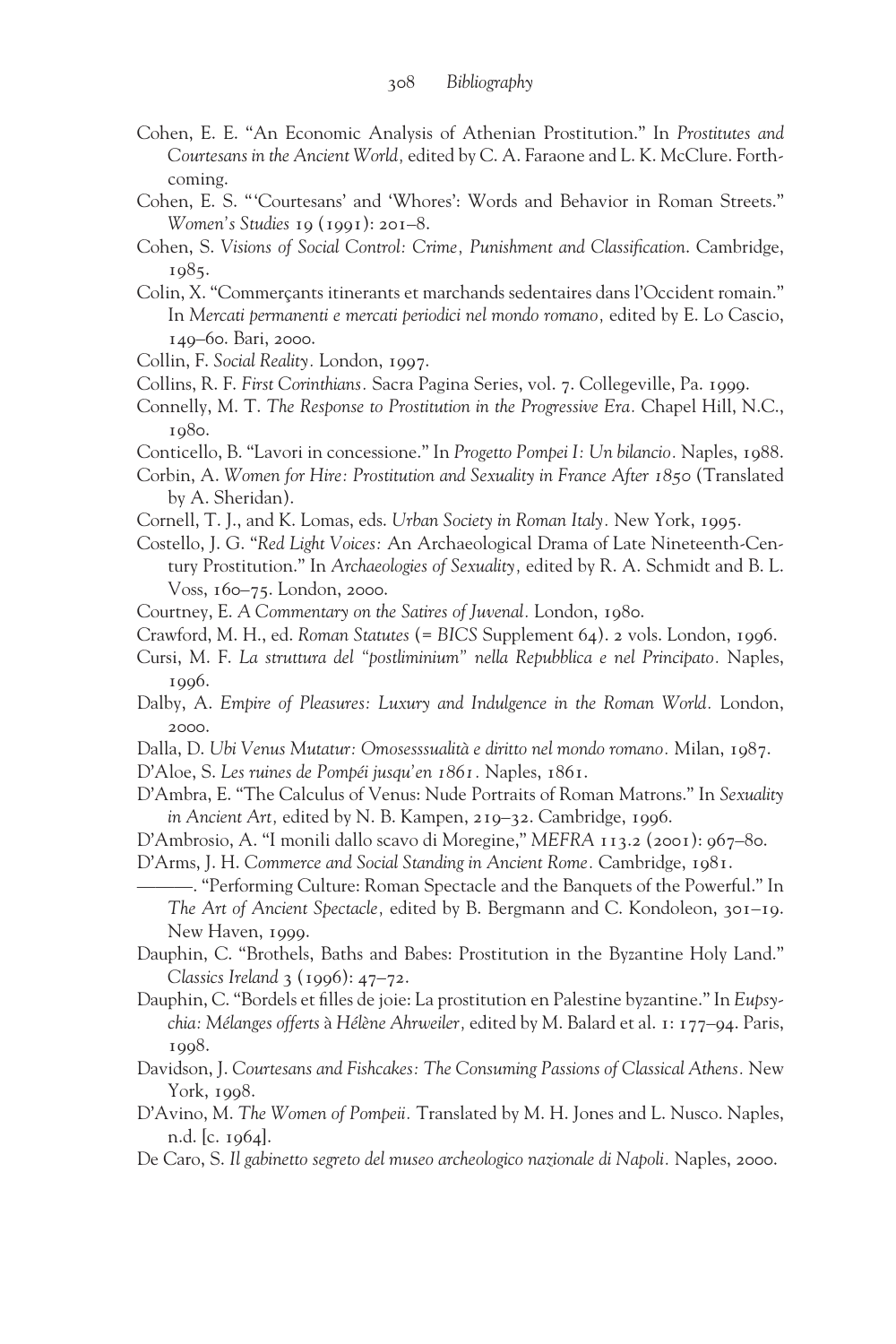Decker, J. F. *Prostitution: Regulation and Control.* Littleton, Colo., 1979.

- DeFelice, J. F. *The Women of Pompeian Inns: A Study of Law, Occupation, and Status.* Ph.D. diss., Miami University, Ohio, 1998.
- ———. *Roman Hospitality: The Professional Women of Pompeii.* Warren Center, Pa., 2001.

De Jorio, A. *Plan de Pompéi et remarques sur les édifices*. Naples, 1828.

- De Kleijn, G. *The Water Supply of Ancient Rome: City Area, Water, and Population.* Amsterdam, 2001.
- Delacoste, F., and P. Alexander. *Sex Work: Writings by Women in the Sex Industry.*<sup>2</sup> San Francisco, 1998.

Delcourt, M. "Le prix des esclaves dans les comédies Latines." *AC* 17 (1948): 123–32.

De Ligt, L. "Demand, Supply, Distribution: The Roman Peasantry between Town and Countryside. I. Rural Monetization and Peasant Demand." *MBAH* 9 (1990):  $24 - 56.$ 

———. "Demand, Supply, Distribution: The Roman Peasantry between Town and Countryside. II. Supply, Distribution and a Comparative Perspective." *MBAH* 10  $(1991): 33-77.$ 

———. *Fairs and Markets in the Roman Empire: Economic and Social Aspects of Periodic Trade in a Pre-Industrial Society.* Amsterdam, 1993.

Della Corte, M. *Case e abitanti a Pompei.*<sup>1</sup> Pompei, 1926.

———. *Pompeii: The New Excavations (Houses and Inhabitants).*<sup>2</sup> Valle di Pompei, 1927.

- ———. *Piccola guida di Pompei.* Pompeii, 1932.
- ———. *Case ed abitanti di Pompei.*<sup>2</sup> Rome, 1954.
- ———. *Amori e amanti di Pompei antica.* Pompeii, 1958.
- ———. "Le iscrizioni di Ercolano." *Rend. Acc. Arch. Lett.,* n.s. 33 (1958): 239–308.
- ———. "Pompei: Iscrizioni scoperte nel quinquennio 1951–1956." *NSA,* 8th ser., no. 12 (1958): 77–184.
	- ———. *Case ed abitanti di Pompei,*<sup>3</sup> edited by P. Soprano. Naples, 1965.
- Della Valle, G. "L'amore in Pompei e nel poema di Lucrezio." *A&R,* 3d ser., no. 5  $(1937): 139 - 75.$
- De Martino, F. "Per una storia del 'genere' pornografico." In *La letteratura di consumo nel mondo greco-latino: Atti del convegno internazionale, Cassino, 14–17 settembre 1994,* edited by O. Pecere and A. Stramaglia, 295–341. Cassino, It., 1996.
- De Simone, A., et al., *Pompei: L'informatica al servizio di una città antica.* 2 vols. Rome, 1988.
- De Simone, A., and S. C. Nappo, eds. *. . . Mitis Sarni Opes.* Naples, 2000.
- De Souza, P. *Piracy in the Greco-Roman World.* Cambridge, 1999.
- De Ste. Croix, G. E. M. *The Class Struggle in the Ancient Greek World.* Ithaca, N.Y., 1981.
- De Vos, A., and M. De Vos. *Pompei Ercolano Stabia.* Rome, 1982.

D'Hautcourt, A. "'Quand je serai grand, je serai banquier': Une idée du jeune M. Aemilius Scaurus." *RBPh* 79 (2001): 203–11.

- Dierichs, A. *Erotik in der römischen Kunst.* Mainz, Ger., 1997.
- Di Porto, A. *Impresa collettiva e schiavo 'manager' in Roma antica (II sec. a.C.–II sec d.C.).* Milan, 1984.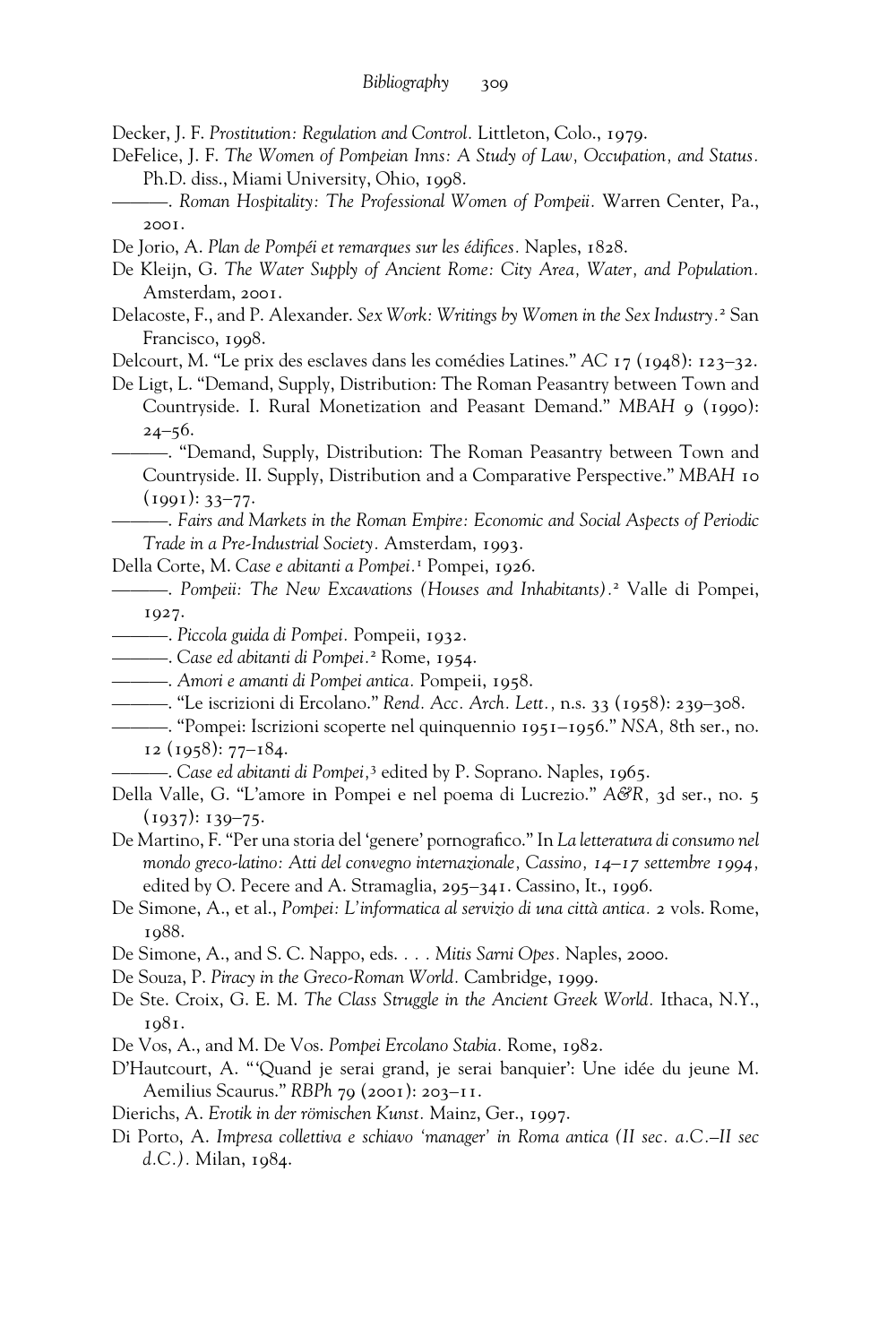- Di Vita, A. "L'urbanistica nelle città punico-romane della Tripolitania." *L'Africa romana* 10, no. 2 (1994): 685-87.
- Dixon, S. *Reading Roman Women.* London, 2001.
- ———. *The Roman Mother.* Norman, Okla., 1988.
- Doignon, J. *Oeuvres de Saint Augustin 4.2: Dialogues philosophiques, De Ordine—L'ordre.* Paris, 1997.
- Drexhage, H.-J. *Preise, Mieten/Pachten, Kosten und Löhne im römischen Ägypten bis zum Regierungsantritt Diokletians* (= *Vorarbeiten zu einer Wirtschaftsgeschichte des römischen Ägypten* 1). St. Katharinen, Ger., 1991.
	- —. "Einige Bemerkungen zu den *empora* und *kapēla* im römischen Ägypten (1.–3. Jh.n. Chr.)." *MBAH* 10, no. 2 (1991): 28–46.
	- ———. "Preise im römischen Britannien (1.–3. Jh. n. Chr.)." In *Miscellanea oeconomica: Studien zur antiken Wirtschaftsgeschichte,* edited by K. Ruffing and B. Tenger, 13–25. St. Katharinen, Ger., 1997.
- Dunbabin, K. M. D. "*Baiarum grata voluptas:* Pleasures and Dangers of the Baths." *PBSR* 57 (1989): 6–46, plates III–XV.
- Duncan-Jones, R. *The Economy of the Roman Empire: Quantitative Studies.*<sup>2</sup> Cambridge, 1982.
	- ———. *Structure and Scale in the Roman Economy.* Cambridge, 1990.
- ———. *Money and Government in the Roman Empire.* Cambridge, 1994.
- Dupré Raventós, X., and J. A. Remolà, eds. *Sordes Urbis: La eliminación de residuos en la ciudad romana, Actas de la reunión de Roma (15–16 de Noviembre de 1996).* Rome, 2000.
- Dyck, A. R. *A Commentary on Cicero, De Officiis. Ann Arbor, Mich., 1996.*
- Dyer, T. H. *Pompeii: History, Buildings, and Antiquities.* Rev. ed. London, 1875.
- Dyroff, A. "Über Form und Begriffsgehalt der augustinischen Schrift De Ordine." In *Aurelius Augustinus: Die Festschrift der Görres-Gesellschaft zum. 1500 Todestage des Heiligen Augustinus,* edited by M. Grabmann and J. Mausbach, 15–62. Cologne, 1930.
- Dyson, S. L. *Community and Society in Roman Italy.* Baltimore, 1992.
- Dyson, S. L., and R. E. Prior. "Horace, Martial, and Rome: Two Outsiders Read the Ancient City." *Arethusa* 28 (1995): 245–63.
- Eck, W. "Cum Dignitate Otium: Senatorial Domus in Imperial Rome." *SCI* 16 (1997): 162–90.
- Edlund, L., and E. Korn. "A Theory of Prostitution." *Journal of Political Economy* 110, no. 1 (2002): 181–214.
- Edwards, C. *The Politics of Immorality in Ancient Rome.* Cambridge, 1993.
	- ———. *Writing Rome: Textual Approaches to the City.* Cambridge, 1996.
- ———. "Unspeakable Professions: Public Performance and Prostitution in Ancient Rome." In *Roman Sexualities,* edited by J. P. Hallett and M. P. Skinner, 66–95. Princeton, 1997.
- Eichenauer, M. *Untersuchungen zur Arbeitswelt der Frau in der römischen Antike (*=*Europ. Hochschulschr.* 3.360). Frankfurt am Main, Ger., 1988.
- Ellingworth, P., and H. A. Hatton. *A Translator's Handbook on Paul's First Letter to the Corinthians.*<sup>2</sup> New York, 1994.
- Elsner, J., "Inventing Imperium: Texts and the Propaganda of Monuments in Augustan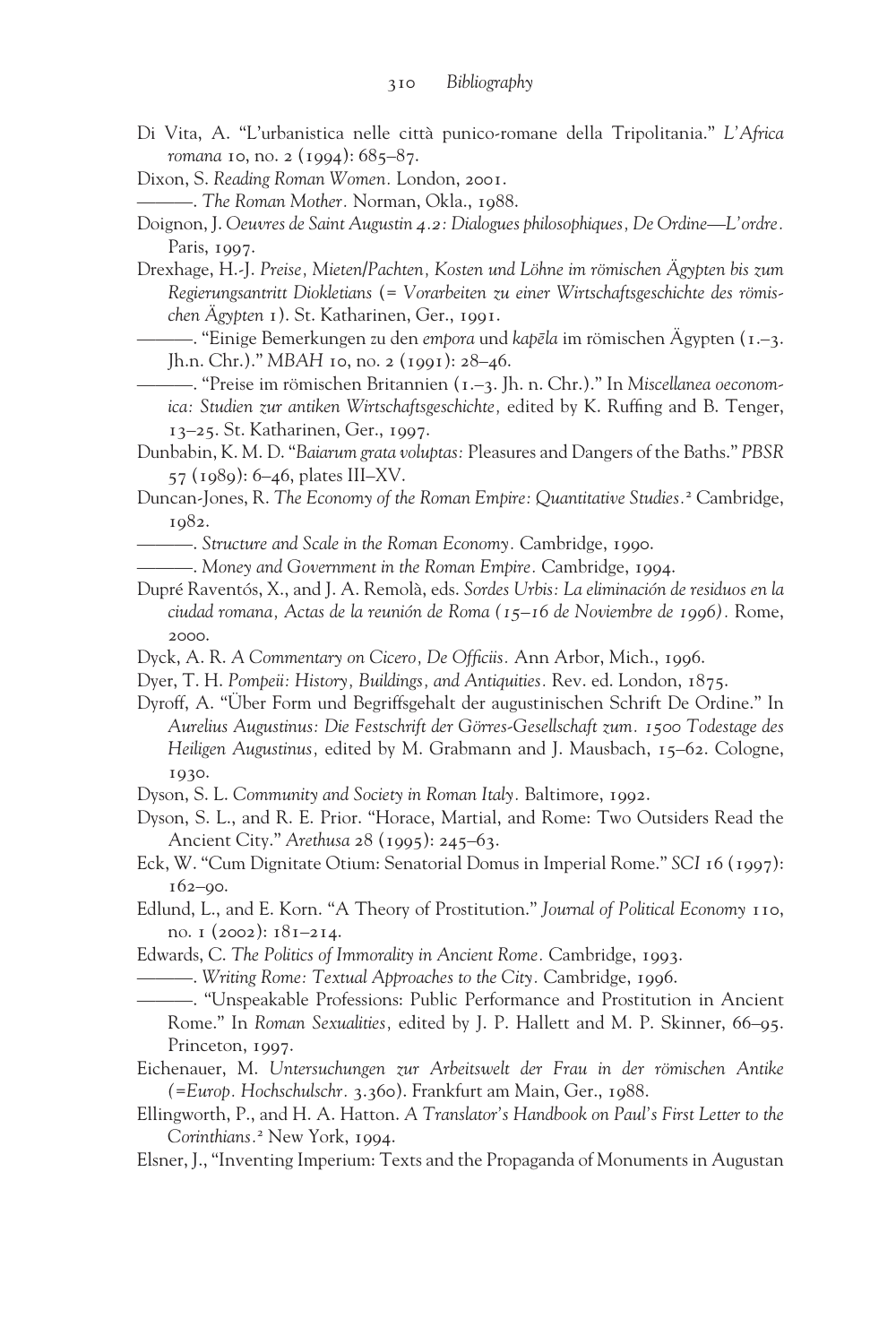Rome." In *Art and Text in Roman Culture,* edited by J. Elsner, 32–53, 284–87. Cambridge, 1996.

- Erdkamp, P. "Agriculture, Underemployment, and the Cost of Rural Labour in the Roman World." *CQ* 49, no. 2 (1999): 556–72.
- ———. "Beyond the Limits of the 'Consumer City': A Model of the Urban and Rural Economy in the Roman World." *Historia* 50, no. 3 (2001): 332–56.
- Ericsson, L. O. "Charges against Prostitution: An Attempt at a Philosophical Assessment." *Ethics* 90 (1980): 335–66.
- Eschebach, H. *Die städtbauliche Entwicklung des antiken Pompeji* (= *MDAI[R]* Suppl. 17). Heidelberg, 1970.
	- ———. *Pompeji: Erlebte antike Welt.* Leipzig, Ger., 1978.
- ———. "Die Casa di Ganimede in Pompeji VII 13, 4: Ausgrabung und Baugeschichte." *MDAI(R)* 89 (1982): 229–313.
- Eschebach, L., and J. Müller-Trollius. *Gebäudeverzeichnis und Stadtplan der antiken Stadt* Pompeji. Cologne, 1993.
- Evans, J. K. *War, Women and Children in Ancient Rome.* London, 1991.
- Evans, R. J. "Prostitution, State and Society in Imperial Germany." *P & P* 70 (1976): 106–29.
- Evans Grubbs, J. "Virgins and Widows, Show-Girls and Whores: Late Roman Legislation on Women and Christianity." In *Law, Society and Authority in Late Antiquity,* edited by R. W. Mathisen, 220–41. Oxford, 2001.
- Eyben, E. *Restless Youth in Ancient Rome.* London, 1993.
- Fabre, G. Libertus: Recherches sur les rapports patron-affranchi à la fin de la République *romaine* (= *Coll. Éc. Franç. Rome* 50). Rome, 1981.
- Fagan, G. G. "Interpreting the Evidence: Did Slaves Bathe at the Baths?" In *Roman Baths and Bathing: Proceedings of the First International Conference on Roman Baths Held at Bath, England, 30 March–4 April 1992.* Pt. 1, *Bathing and Society* (= *JRA* Suppl. 37), edited by J. De Laine and D. E. Johnson, 25–34. Portsmouth, R.I., 1999.
	- ———. *Bathing in Public in the Roman World.* Ann Arbor, Mich., 1999.
- Falck, U. *VEB Bordell: Geschichte der Prostitution in der DDR.* Berlin, 1998.

Farmer, S. "Down and Out and Female in Thirteenth-Century Paris." *AHR* 103, no. 2  $(1998): 345 - 72.$ 

Felletti Maj, B. M. "Ostia—La Casa delle Volte Dipinte: Contributo all'edilizia privata imperiale." *Bollettino d'Arte* 45 (1960): 45–65.

———. *Ostia: Le pitture della Casa delle Volte Dipinte e della Casa delle Pareti Gialle* (*Monumenti della pittura antica scoperta in Italia* 3, nos. 1–2). Rome, 1961.

- Finnegan, F. *Poverty and Prostitution: A Study of Victorian Prostitutes in York.* Cambridge, 1979.
- Fiorelli, G. *Pompeianarum Antiquitatum Historia.* 3 vols. Naples, 1860–1864.
- ———. *Gli scavi di Pompei dal 1861 al 1872.* Naples, 1873.
- ———. *Descrizione di Pompei.* Naples, 1875.
- Fisher, N. R. E. "Roman Associations, Dinner Parties, and Clubs." In *Civilization of the Ancient Mediterranean: Greece and Rome,* edited by M. Grant and R. Kitzinger, 2: 1199–1225. New York, 1988.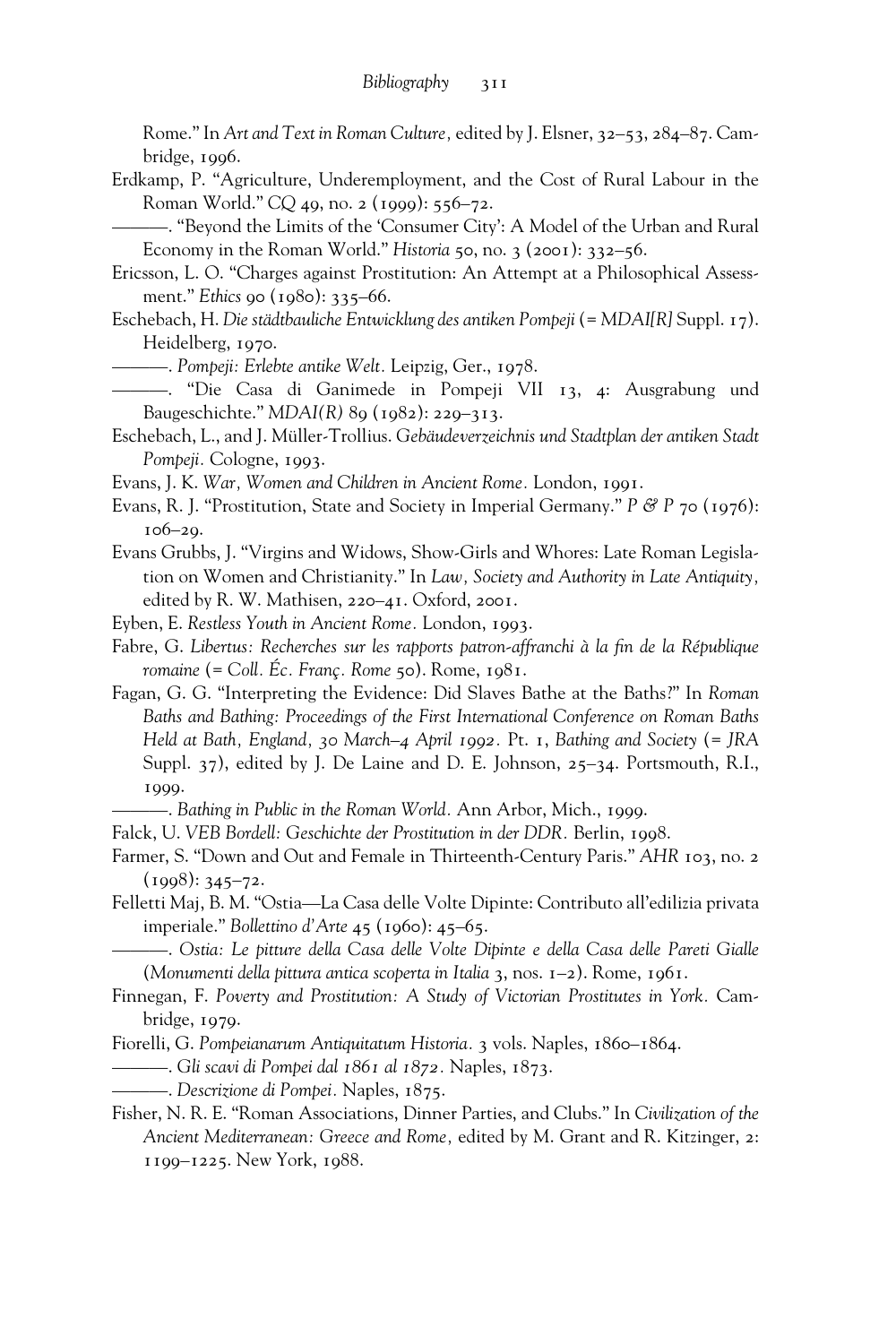- Flemming, R., "*Quae Corpore Quaestum Facit:* The Sexual Economy of Female Prostitution in the Roman Empire." *JRS* 89  $(1999)$ :  $38-61$ .
- Flexner, A. *Prostitution in Europe.* New York, 1914.
- Flory, M. R. "Family and *Familia:* Kinship and Community in Slavery." *AJAH* 3  $(1978): 78-95.$
- Fogel, R. W., and S. L. Engerman. *Time on the Cross: The Economics of American Negro Slavery.* Rev. ed. New York, 1989.
- Földi, A. "*Caupones* e *stabularii* nelle fonti del diritto romano." In *Mélanges Fritz Sturm,* edited by J.-F. Gerkens et al., 1: 119–37 Liège, Belg., 1999.
- Foley, M. P. "Cicero, Augustine, and the Philosophical Roots of the Cassiciacum Dialogues." *REA* 45 (1999): 51–77.

Forbes, S. R. *Rambles in Naples: An Archaeological and Historical Guide.*<sup>4</sup> London, 1893.

- Fortin, E. L. "Augustine's City of God and the Modern Historical Consciousness." *The Review of Politics* 41, no. 3 (1979): 323–43.
	- ———. "Introduction." In *Augustine: Political Writings,* edited by E. L. Fortin and D. Kries, vii–xxix. Indianapolis, 1994.
- Foucault, M. *The History of Sexuality I: An Introduction.* Translated by R. Hurley. New York, 1978.
- Franklin, J. L. "Games and a *Lupanar:* Prosopography of a Neighborhood in Ancient Pompeii." *CJ* 81, no. 4 (1985/6): 319–28.
- ———. *Pompeis Dif‹cile Est: Studies in the Political Life of Imperial Pompeii.* Ann Arbor, Mich., 2001.
- Franzoi, A. *Copa: L'ostessa, poemetto pseudovergiliano.* Padua, It., 1988.
- Frasca, R. *Mestieri e professioni a Rome: Una storia dell'educazione.* Florence, 1994.
- Fraser, P. M. "A Syriac *Notitia Urbis Alexandrinae.*" *JEA* 37 (1951): 103–8.
- Frayn, J. M. *Markets and Fairs in Roman Italy.* Oxford, 1993.
- Frézouls, E. "Rome ville ouverte: Réflexions sur les problèmes de l'expansion urbaine d'Auguste à Aurélien." *L'Urbs: Espace urbain et histoire* (= *Coll. Éc. Franç. Rome* 98), 373–92. Rome, 1987.
- Friedländer, L. *Darstellungen aus der Sittengeschichte Roms in der Zeit von Augustus bis zum Ausgang der Antonine 1.10* edited by G. Wissowa Leipzig, Ger., 1922.
- Frier, B. W. "The Rental Market in Early Imperial Rome." *JRS* 67 (1977): 27–37.
- ———. "Cicero's Management of His Urban Properties." *CJ* 74 (1978/9): 1–6.
- ———. "Pompeii's Economy and Society." *JRA* 4 (1991): 243–47.
	- ———. "Subsistence Annuities and Per Capita Income in the Early Roman Empire." *CP* 88 (1993): 222–30.
	- ———. *Landlords and Tenants in Imperial Rome.* Princeton, 1980.
	- ———. Review of *Roman Homosexuality,* by C. A. Williams, *BMCR* 99.11.05 (1999).
- Frost, F. "Solon *Pornoboskos* and Aphrodite Pandemos." *Syllecta Classica* 13 (2002): 34–46.
- Fulford, M. "Economic Interdependence among Urban Communities of the Roman Mediterranean." *World Archaeology* 19, no. 1 (1987): 58–75.
- Fulford, M., and A. Wallace-Hadrill. "The House of *Amarantus* at Pompeii (I.9,11–12): An Interim Report on Survey and Excavations in 1995–96." *RSP* 7 (1995–96): 77–113.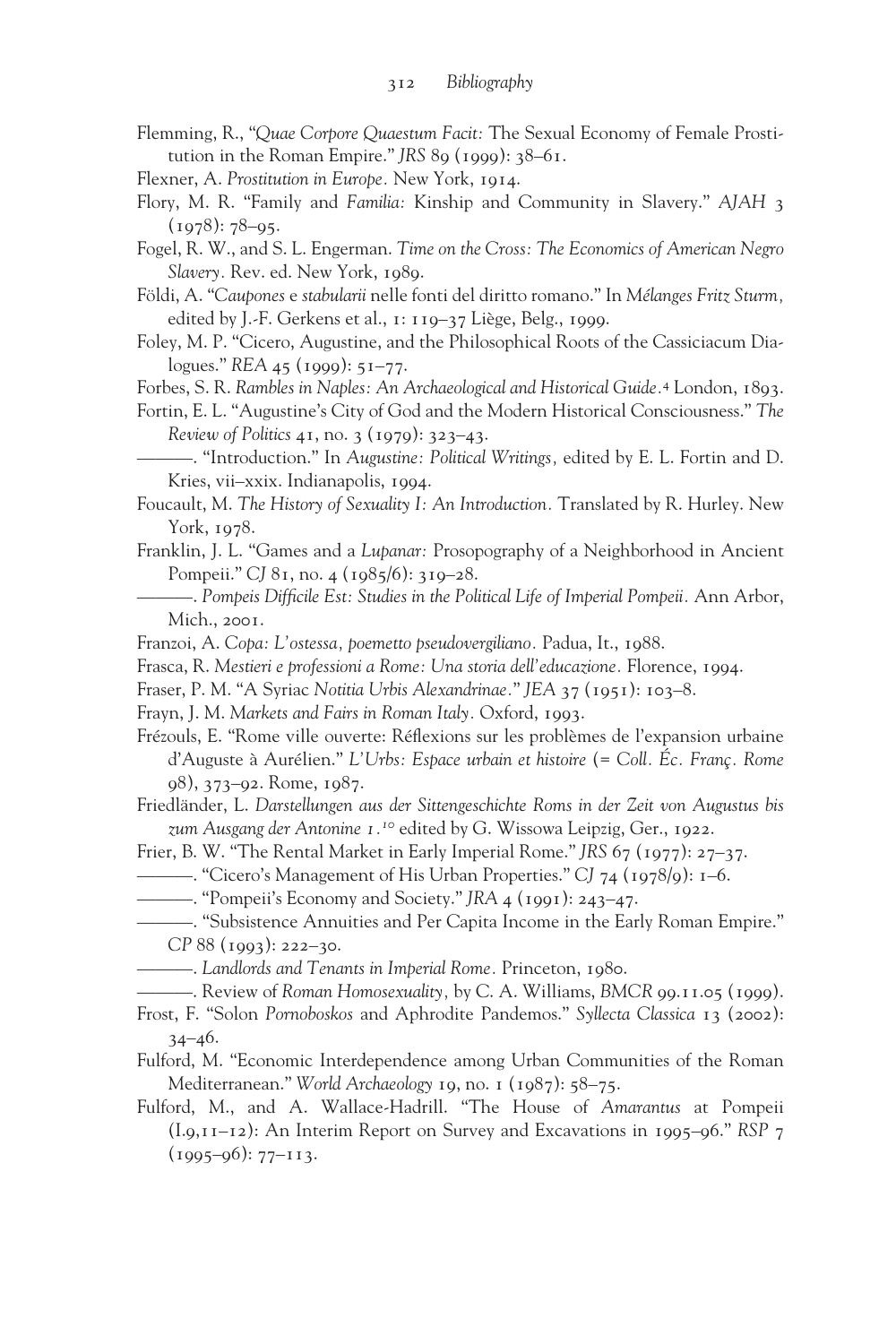———. "Unpeeling Pompeii." *Antiquity* 72 (1998): 128–45.

———. "Towards a History of Pre-Roman Pompeii: Excavations beneath the House of Amarantus (I.9.11–12), 1995–8." *PBSR* 67 (1999): 37–144.

- Funari, P. P., and A. Zarankin. "Algunas consideraciones arqueológicas sobre la vivienda doméstica en Pompeya." *Gerión* 19 (2001): 493–511.
- Gabba, E. *Del buon uso della ricchezza: Saggi di storia economica e sociale del mondo antico.* Milan, 1988.
- Gallo, I. "Eros nell'antica Pompei." *Rassegna storica salernitana* 22 (1994): 203–10.

Gardner, J. F. *Being a Roman Citizen.* London, 1993.

———. "Women in Business Life: Some Evidence from Puteoli." In *Female Networks and the Public Sphere in Roman Society* (= *Acta Inst. Rom. Finl.* 22), edited by P. Setälä and L. Savunen, 11–27. Rome, 1999.

Garnsey, P. "Urban Property Investment." In *Studies in Roman Property,* edited by M. I. Finley, 123–36. Cambridge, 1976.

-. "Independent Freedmen and the Economy of Roman Italy under the Principate." *Klio* 63, no. 2 (1981): 359–71.

- ———. *Famine and Food Supply in the Graeco-Roman World: Responses to Risk and Crisis.* Cambridge, 1988.
- Garnsey, P., and R. Saller. *The Roman Empire: Economy, Society and Culture.* Berkeley, 1987.

Garon, S., *Molding Japanese Minds: The State in Everyday Life.* Princeton, 1997.

- Garrido-Hory, M. "Femmes, femmes-esclaves et processus de feminisation dans les oeuvres de Martial et de Juvénal." In *Femmes*- *esclaves: Modèles d'interprétation anthropologique, économique, juridique,* edited by F. Reduzzi Merola and A. Storchi Marino, 303–13. Naples, 1999.
- Gassner, V. Die Kaufläden in Pompeii. Ph.D diss., University of Vienna, 1986.
- Gell, W. Pompeiana: The Topography, Edifices and Ornaments of Pompeii, The Results of *Excavations since 1819.*<sup>3</sup> 2 vols. London, 1832.
- Geremek, B. *The Margins of Society in Late Medieval Paris.* Cambridge, 1987.

Gering, A. "Habiter á Ostie: La fonction et l'histoire de l'espace 'privé.'" In *Ostia: Port et porte de la Rome antique,* edited by J.-P. Descœudres, 199–211. Geneva, 2001.

Gibson, M. *Prostitution and the State in Italy, 1860–1915.*<sup>2</sup> Columbus, Ohio, 1999.

Gigante, M. *Civiltà delle forme letterarie nell'antica Pompei.* Naples, 1979.

Gilfoyle, T. J. *City of Eros: New York City, Prostitution, and the Commercialization of Sex, 1790–1920,* New York, 1992.

———. "Prostitutes in History: From Parables of Pornography to Metaphors of Modernity." *AHR* 104, no. 1 (1999): 117–41.

- Ginouvès, R. *Dictionnaire méthodique de l'architecture grecque et romaine.* Vol. 3. Rome, 1998.
- Giovannini, M. J. "The Dialectics of Women's Factory Work in a Sicilian Town." *Anthropology* 9 (1985): 45–64.

———. "Female Chastity Codes in the Circum-Mediterranean: Comparative Perspectives." In *Honor and Shame and the Unity of the Mediterranean,* edited by D. D. Gilmore, 61–74. Washington, D.C., 1987.

Girri, G. *La taberna nel quadro urbanistico e sociale di Ostia.* Rome, 1956.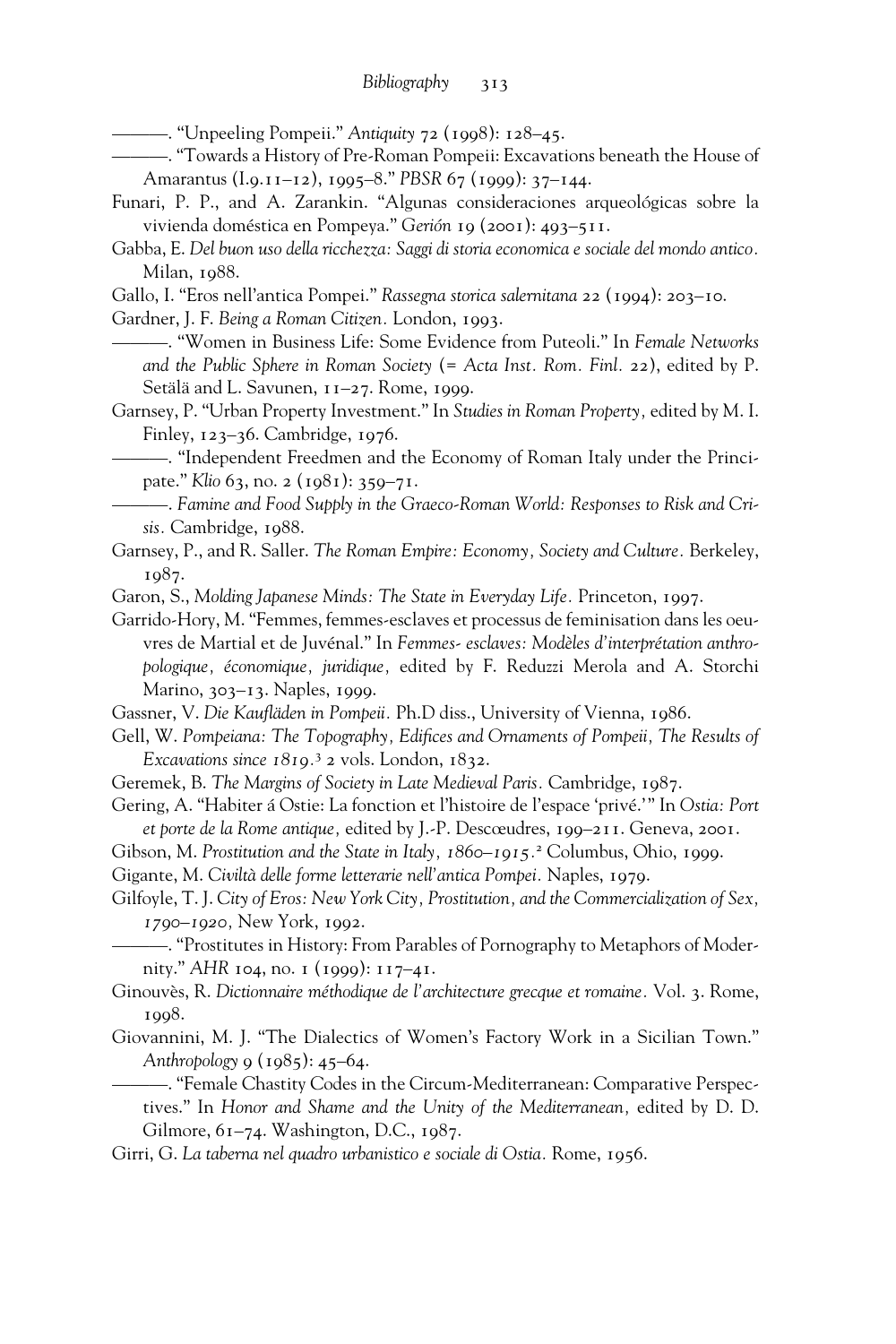- Gold, B. K. "The Perception of Urban Life in Juvenal's Satires." In *The Shapes of City Life in Rome and Pompeii: Essays in Honor of Lawrence Richardson Jr. on the Occasion of His Retirement,* edited by M. T. Boatwright and H. B. Evans, 53–69. New Rochelle, N.Y., 1998.
- Goldman, M. S. *Gold Diggers and Silver Miners: Prostitution and Social Life on the Comstock Lode.* Ann Arbor, Mich., 1981.
- Goldsmith, R. W. "An Estimate of the Size and Structure of the National Product of the Early Roman Empire." *Review of Income and Wealth* 30, no. 3 (1984): 263–88.
- ———. *Premodern Financial Systems: A Historical Comparative Study.* Cambridge, 1987.
- Goodall, R. *The Comfort of Sin: Prostitutes and Prostitution in the 1990s.* Folkestone, Eng., 1995.
- Goodyear, F. R. D. "The *Copa:* A Text and Commentary." *BICS* 24 (1977): 117–31.
- Goold, G. P. *Propertius: Elegies.* Rev. ed. Cambridge, 1999.
- Gorjanicyn, K. "Sexuality and Work: Contrasting Prostitution Policies in Victoria and Queensland." In *Politics of Sexuality: Identity, Gender, Citizenship,* edited by T. Carver and V. Mottier, 180–89. London, 1998.
- Goro von Agyagfalva, L. *Wanderungen durch Pompeii.* Vienna, 1825.
- Gourevitch, D., and M.-T. Raepsaet-Charlier. *La femme dans la Rome antique.* Saint-Amand-Montrond, Fr., 2001.
- Gowers, E. *The Loaded Table: Representations of Food in Roman Literature.* Oxford, 1993. ———. "The Anatomy of Rome from Capitol to Cloaca." *JRS* 85 (1995): 23–32.
- Grahame, M. "Material Culture and Roman Identity: The Spatial Layout of Pompeian Houses and the Problem of Ethnicity." In *Cultural Identity in the Roman Empire,* edited by R. Laurence and J. Berry, 156–78. London, 1998.
	- ———. "Recent Developments in Pompeian Archaeology." *JRA* 12 (1999): 567–75.
- ———. *Reading Space: Social Interaction and Identity in the Houses of Roman Pompeii (A Syntactical Approach to the Analysis and Interpretation of Built Space).* Oxford, 2000.
- Greene, K. *The Archaeology of the Roman Economy.* Berkeley, 1986.
- Gros, P., and M. Torelli. *Storia dell'urbanistica: Il mondo romano.*<sup>3</sup> Rome, 1994.
- Guidobaldi, F. "Le *domus* tardoantiche di Roma come 'sensori' delle trasformazioni culturali e sociali." In *The Transformations of VRBS ROMA in Late Antiquity* (= *JRA* Suppl. 33), edited by W. V. Harris, 53–68. Portsmouth, R.I. 1999.
	- ———. "Le abitazioni private e l'urbanistica." In *Roma antica,* edited by A. Giardina, 133–61. Rome, 2000.
- Guilhembet, J.-P. "La densité des *domus* et des *insulae* dans les XIV Régions de Rome selon les *Régionnaires:* Représentations cartographiques." *MEFRA* 108 (1996): 7–26.
	- ———. "Présentation bibliographique: Pour un bilan des recherches récentes." *Pallas* 55 (2001): 9–20.
- Gulino, R. M. *Implications of the Spatial Arrangement of Tabernae at Pompeii, Region One.* Ph.D. diss., University of Minnesota, 1987.
- Gunermann, H. H. "Literarische und philosophische Tradition im ersten Tagesgespräch von Augustinus' *De Ordine.*" *Recherches augustiniennes* 9 (1974): 183–226.
- Günther, R. *Frauenarbeit-Frauenbindung: Untersuchungen zu unfreien und freigelassenen Frauen in den stadtrömischen Inschriften.* Munich, 1987.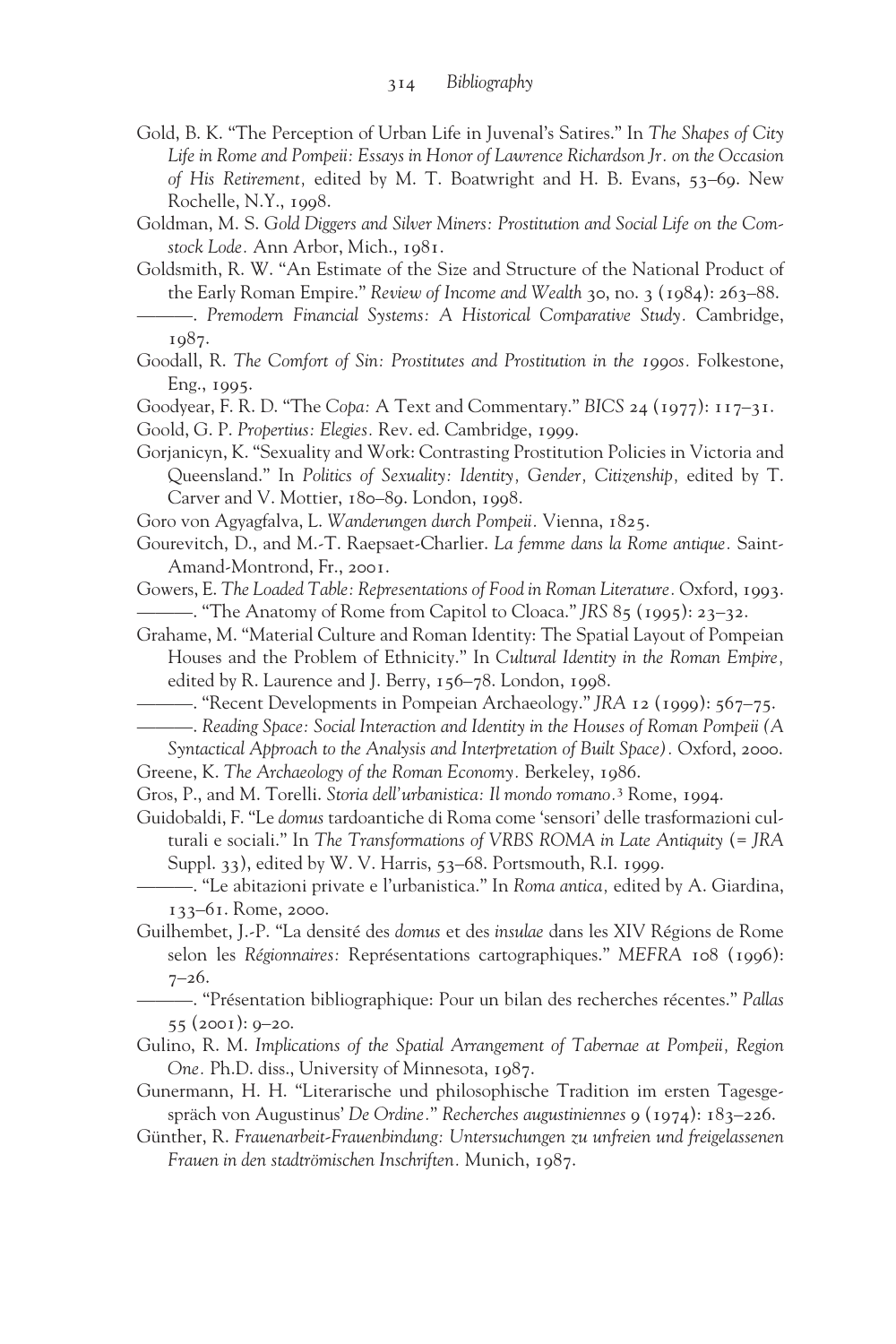———. "Matrona, *vilica* und *ornatrix:* Frauenarbeit in Rom zwischen Topos und Alltagswirklichkeit." In *Frauenwelten in der Antike: Geschlechterordnung und weibliche Lebenspraxis,* edited by T. Späth and B. Wagner-Hasel, 350–76. Stuttgart, 2000.

Gusman, P. *Pompei: La ville, les moeurs, les arts.*<sup>2</sup> Paris, 1906.

- Guy, D. J. *Sex and Danger in Buenos Aires: Prostitution, Family, and Nation in Argentina.* Lincoln, Nebr., 991.
- Guzzo, P. G. "Per un'interpretazione dei quadretti erotici di Pompei." In *Il gabinetto segreto del museo archeologico nazionale di Napoli,* edited by S. De Caro, 40–47. Naples, 2000.
- Guzzo, P. G., and A. D'Ambrosio. *Pompeii.* Naples, 1998.
- Guzzo, P. G., and V. Scarano Ussani. *Veneris figurae: Immagini di prostituzione e sfruttamento a Pompei.* Naples, 2000.

———. "La schiava di Moregine." *MEFRA* 113, no. 2 (2001): 981–97.

- Hacking, I. *The Social Construction of What?* Cambridge, 1999.
- Hanawalt, B. A. *'Of Good and Ill Repute': Gender and Social Control in Medieval England.* Oxford, 1998.
- Harris, W. V. "Towards a Study of the Roman Slave-Trade." In *The Seaborne Commerce of Ancient Rome: Studies in Archaeology and History (= MAAR* 36), edited by J. H. D'Arms and E. C. Kopff, 117–40. Rome, 1980.
	- ———. "Between Archaic and Modern: Some Current Problems in the History of the Roman Economy." In *The Inscribed Economy: Production and Distribution in the Roman Empire in the Light of the Instrumentum Domesticum (= JRA Suppl. 6), edited* by W. V. Harris, 11–29. Ann Arbor, Mich., 1993.
	- ———. "Child-Exposure in the Roman Empire." *JRS* 84 (1994): 1–22

- Harsin, J. *Policing Prostitution in Nineteenth-Century Paris.* Princeton, 1985.
- Hart, A. Buying and Selling Power: Anthropological Reflections on Prostitution in Spain. Boulder, Colo., 1998.
- Harvey, R. A. *A Commentary on Persius.* Leiden, Neth., 1981.
- Hays, R. B. *First Corinthians: Interpretation, A Bible Commentary for Teaching and Preaching.* Louisville, Ky., 1997.
- Helbig, W. *Wandgemälde der vom Vesuv verschütteten Städte Campaniens.* Leipzig, Ger., 1868.
- Henry, M. M. "The Edible Woman: Athenaeus's Concept of the Pornographic." In *Pornography and Representation in Greece and Rome,* edited by A. Richlin, 250–68. Oxford, 1992.
- Heres, T. L. "Cherche: Logement à Ostie." In *Ostia: Port et porte de la rome antique,* edited by J.-P. Descœudres, 221–29. Geneva, 2001.
- Hermansen, G. "The Population of Imperial Rome: The Regionaries." *Historia* 27, no.  $1 (1978): 129-68.$

———. *Ostia: Aspects of Roman City Life.* Edmonton, 1981.

Herrmann-Otto, E. *Ex Ancilla Natus: Untersuchungen zu den "hausgeborenen" Sklaven und Sklavinnen im Westen des römischen Kaiserreiches* (= *Forsch. ant. Sklav.* 24). Stuttgart, 1994.

<sup>———. &</sup>quot;Demography, Geography and the Sources of Roman Slaves." *JRS* 89 (1999):  $62 - 75.$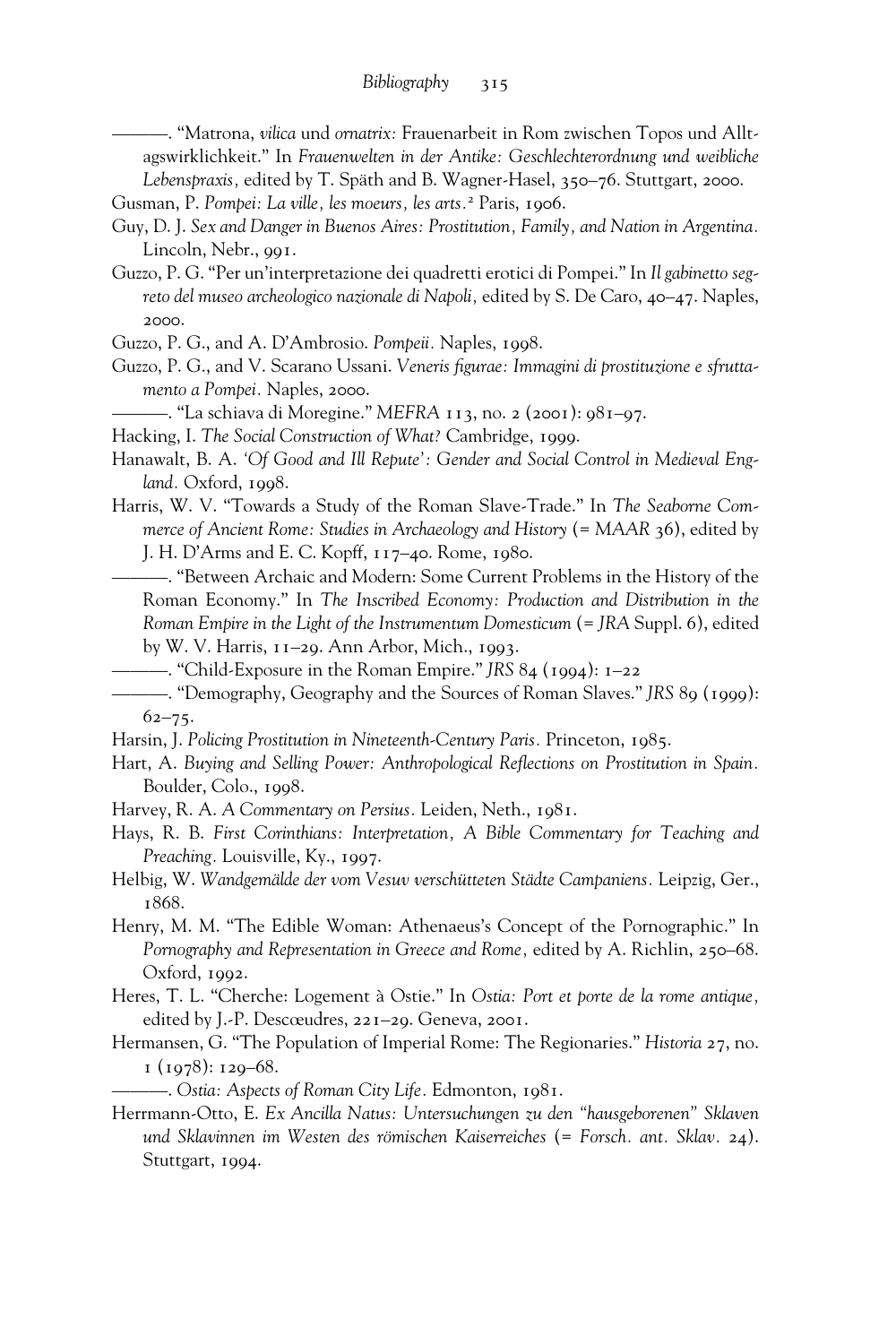- Hershatter, G. *Dangerous Pleasures: Prostitution and Modernity in Twentieth-Century Shanghai.* Berkeley, 1997.
- Herter, H. s.v. Dirne. *RAC* 3 (1957): 1149–1213.
- ———. "Die Soziologie der antiken Prostitution im Lichte des heidnischen und christlichen Schrifttums." *JbAC* 3 (1960): 70–111.
- Herzig, H. E. "Frauen in Ostia: Ein Beitrag zur Sozialgeschichte der Hafenstadt Roms." *Historia* 32, no. 1 (1983): 77–92.
- Heyl, B. S. *The Madam as Entrepreneur: Career Management in Brothel Prostitution.* New Brunswick, N.J. 1979.
- Hicks, G. *The Comfort Women: Japan's Brutal Regime of Enforced Prostitution in the Second World War.* New York, 1997.
- Hill, M. W. *Their Sisters' Keepers: Prostitution in New York City, 1830–1870.* Berkeley, 1993.
- Himmelfarb, E. J. "Capitol Sex." *Archaeology* 52, no. 4 (1999): 18.
- Hinard, F. "Rome dans Rome: La Ville définie par les procédures administratives et les pratiques sociales." In *Rome: L'espace urbain et ses représentations,* edited by F. Hinard and M. Royo, 31-—54. Paris, 1991.
- Hobson, B. M. *Uneasy Virtue: The Politics of Prostitution and the American Reform Tradition.* Rev. ed. Chicago, 1990.
- Høigård, C., and L. Finstad. *Backstreets: Prostitution, Money and Love.* Translated by K. Hanson et al. University Park, Pa., 1992.
- Honoré, T. *Sex Law.* London, 1978.
- Hope, V. M. "Contempt and Respect: The Treatment of the Corpse in Ancient Rome." In *Death and Disease in the Ancient City,* edited by V. M. Hope and E. Marshall, 104–127. London, 2000.
- Hopkins, K. "Economic Growth and Towns in Classical Antiquity." In *Towns in Societies: Essays in Economic History and Historical Sociology,* edited by P. Abrams and E. A. Wrigley, 35–77. Cambridge, 1972.
	- ———. "Models, Ships and Staples." In *Trade and Famine in Classical Antiquity,* edited by P. Garnsey and C. R. Whittaker, 84–109. Cambridge, 1983.
		- ———. "Looking at Lovemaking." *JRA* 12, no. 2 (1999): 559–60.
	- ———. "Rome, Taxes, Rents and Trade." *Kodai* 6/7 (1995/1996): 41–75. Reprint in W. Scheidel and S. von Reden, eds., *The Ancient Economy,* 190–230. Edinburgh, 2002.

———. "Rents, Taxes, Trade and City of Rome." In *Mercati permanenti e mercati periodici nel mondo romano,* edited by E. Lo Cascio, 253–67. Bari, 2000.

- Horden, P., and N. Purcell. *The Corrupting Sea: A Study of Mediterranean History.* Oxford, 2000.
- Horsfall, N. *The Culture of the Roman Plebs.* London, 2003.
- Horsley, R. A. *1 Corinthians: Abingdon New Testament Commentaries.* Nashville, 1998.
- Hoskins Walbank, M. E. Review of *Urban Society in Roman Italy,* edited by T. J. Cornell and K. Lomas. *BMCR* 96.2.8 (1996).
- Immerwahr, H. "Dipinti from G5, C2." In *The Excavations at Dura-Europos: Preliminary Report of the Ninth Season of Work, 1935–1936.* Pt. 1, *The Agora and Bazaar,* edited by M. I. Rostovtzeff, 203–65. New Haven: 1944.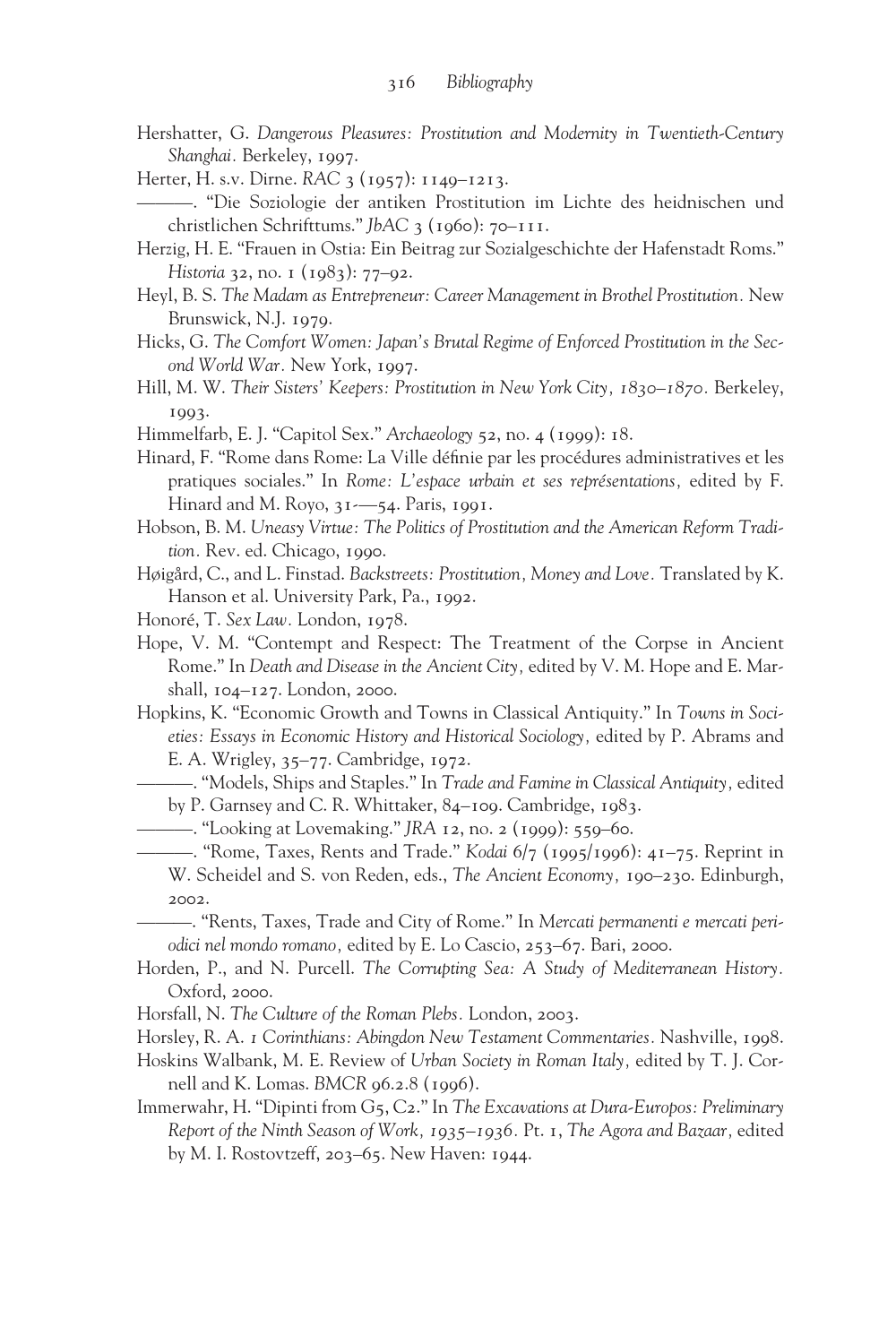- Ioppolo, G. *Le Terme del Sarno a Pompei: Iter di un'analisi per la conoscenza, il restauro e la protezione sismica del monumento.* Rome, 1992.
- Isager, J. *Pliny on Art and Society: The Elder Pliny's Chapters on the History of Art.* London, 1991.
- Jacobelli, L. *Le pitture erotiche nelle Terme Suburbane di Pompei.* Rome, 1995.

———. *Spintriae e ritratti Giulio-Claudii: signifacto e funzione delle tessere bronzee numerali imperiali.* vol. 1. Milan, 2000.

———. "Pompeii: Città di Venere." In *Louis Barre: Museo seg reto,* edited by L. Carcia y garcia and L. Jacobelli, 35–122. Pompeii, 2001.

- Jacoby, D. "The Migration of Merchants and Craftsmen: A Mediterranean Perspective (12th–15th Century)." In *Trade, Commodities and Shipping in the Medieval Mediterranean,* edited by D. Jacoby. Aldershot, Eng., 1997. I Originally published in *Le migrazioni in Europa, sec. XIII–XVIII,* edited by S. Cavaciocchi, 533–60. Florence, 1994.
- Jahn, O. *A. Persii Flacci, D. Iunii Iuvenalis, Sulpiciae Saturae.*<sup>4</sup> Edited by F. Buecheler and F. Leo. Berlin, 1910.
- Jashemski, W. F. "A Pompeian Copa." *CJ* 59, no. 8 (1963/4): 337–49.

-. "Pompeii and Mount Vesuvius, A.D. 79." In *Volcanic Activity and Human Ecology,* edited by P. D. Sheets and D. K. Grayson, 587–622. New York, 1979.

- ———. *The Gardens of Pompeii, Herculaneum, and the Villas Destroyed by Vesuvius.* Vol. 1. New York, 1979. Vol. 2. New Rochelle, N.Y., 1993.
- 
- Jeffreys, S. *The Idea of Prostitution.* North Melbourne, 1997.
- Jenkinson, J. R. *Persius: The Satires.* Warminster, 1980.
- Jobst, W. "Das 'öffentliche Freudenhaus' in Ephesos." *JÖAI* 51 (1976/7): 61–84.
- Johns, C. *Sex or Symbol: Erotic Images of Greece and Rome.* Austin, Texas, 1982.
- Johnson, A. C. *An Economic Survey of Ancient Rome.* Vol. 2, *Roman Egypt to the Reign of Diocletian.* Baltimore, 1936.
- Johnston, D. *Roman Law in Context.* Cambridge, 1999.
- Jongman, W. *The Economy and Society of Pompeii.* Amsterdam, 1988.
- Joshel, S. R. *Work, Identity, and Legal Status at Rome: A Study of the Occupational Inscriptions.* Norman, Okla., 1992.
- Kajanto, I. "Balnea, Vina, Venus." In *Hommages* à *Marcel Renard* (= *Collection Latomus* 102), edited by J. Bibauw, 2: 357–67. Brussels, 1969.
- Kampen, N. *Image and Status: Roman Working Women in Ostia.* Berlin, 1981.
- Kappeler, S. *The Pornography of Representation.* Minneapolis, 1986.
- Kardos, M.-J. *Topographie de Rome: Les sources littéraires latines.* Paris, 2000.
- ———. "L'*Vrbs* dans les *Épigrammes* de Martial: Poésie et réalité.*" RÉL* 79 (2001): 201–14.
- ———. "L'*Vrbs* de Martial: Recherches topographiques et littéraires autour des Épigrammes V,20 et V,22." *Latomus* 60, no. 2 (2001): 387–413.
- ———. "Quartiers et lieux de Rome dans les Épigrammes de Martial." *BAGB* (2002): 119–35.
- Karras, R. M. *Common Women: Prostitution and Sexuality in Medieval England.* Oxford, 1996.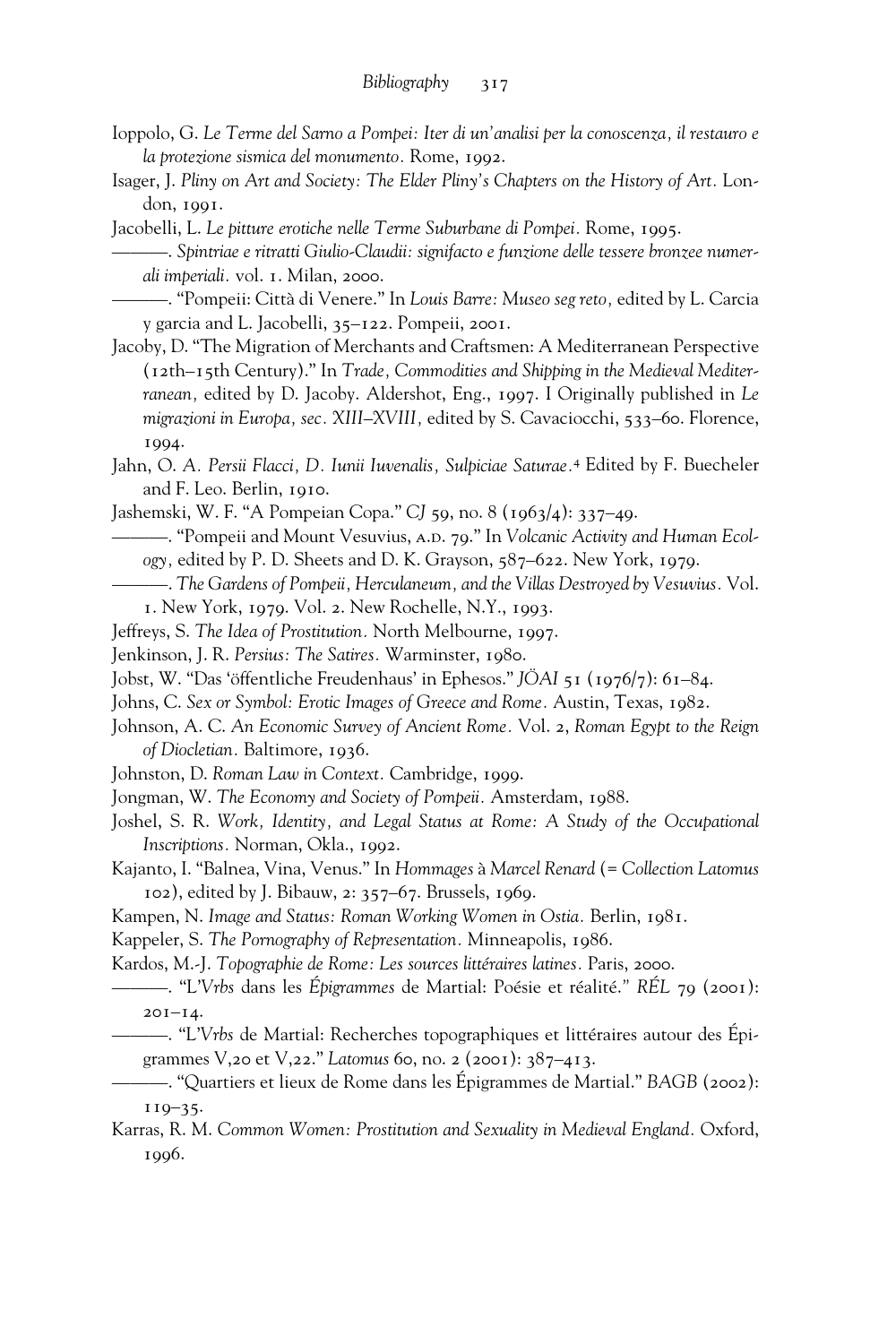———. "Review Essay: Active/Passive, Acts/Passions: Greek and Roman Sexualities." *AHR* 105, no. 4 (2000): 1250–65.

Kaser, M. *Das römische Privatrecht.* Vol. 1.2 Munich, 1971.

Kazhdan, A. s.v. Patria of Constantinople. *Oxford Dictionary of Byzantium.* Vol. 3, 1598. Oxford, 1991.

Kehoe, D. P. "Economic Rationalism in Roman Agriculture." *JRA* 6 (1993): 476–84.

———. "Investment in Estates by Upper-Class Landowners in Early Imperial Italy: The Case of Pliny the Younger." In *De Agricultura: In Memoriam Pieter Willem de Neeve (1945–1990),* edited by H. Sancisi-Weerdenberg et al, 214–37. Amsterdam, 1993.

——. *Investment, Profit, and Tenancy: The Jurists and the Roman Agrarian Economy.* Ann Arbor, Mich., 1997.

Kellum, B. "The Spectacle of the Street." In *The Art of Ancient Spectacle,* edited by B. Bergmann and C. Kondoleon, 283–99. New Haven, 1999.

Kelly, H. A. "Bishop, Prioress, and Bawd in the Stews of Southwark." *Speculum* 75  $(2000): 342 - 88.$ 

Kirbihler, F. "Les femmes magistrats et liturges en Asie Mineure (II<sup>e</sup> s. av. J.-C. - III<sup>e</sup> s. ap. J.-C.)." *Ktema* 19 (1994): 51–75.

Kirchhoff, R. *Die Sünde gegen den eigenen Leib.* Göttingen, Ger., 1994.

Kirschenbaum, A. *Sons, Slaves and Freedmen in Roman Commerce.* Jerusalem, 1987.

Kißel, W. *Aules Persius Flaccus: Satiren.* Heidelberg, 1990.

Kleberg, T. *Hôtels, restaurants et cabarets dans l'antiquit*é *romaine: Études historiques et philologiques.* Uppsala, Sw., 1957.

Kleijwegt, M. *Ancient Youth: The Ambiguity of Youth and the Absence of Adolescence in Greco-Roman Society.* Amsterdam, 1991.

———. "*Iuvenes* and Roman Imperial Society." *Acta Classica* 37 (1994): 79–102.

Kneißl, P. "Mercator-negotiator: Römische Geschäftsleute und die Terminologie ihrer Berufe." *MBAH* 2 (1983): 73–90.

Kolowski Ostrow, A. *The Sarno Bath Complex.* Rome, 1990.

Kondoleon, C. "Timing Spectacles: Roman Domestic Art and Performance." In *The Art of Ancient Spectacle,* edited by B. Bergmann and C. Kondoleon, 321–42. New Haven, 1999.

Körner, C. *Philippus Arabs: Ein Soldatenkaiser in der Tradition des antoninisch-severischen Prinzipats.* Berlin, 2002.

Krause, J.-U. *Witwen und Waisen im römischen Reich.* 4 vols. Stuttgart, 1994–95.

Krenkel, W. A., "Skopophilie in der Antike." *WZ Rostock* 26 (1977): 619–31.

———. "Männliche Prostitution in der Antike." *Das Altertum* 24, no. 1 (1978):  $40 - 55$ .

———. "Fellatio und Irrumatio." *WZ Rostock* 29 (1980): 77–88.

Kromer, K. *Römische Weinstuben in Sayala (Unternubien)* (= *Österr. Ak. Wiss. phil.-hist. Kl. Denkschr.* 95). Vienna, 1967.

Kudlien, F. "Der antike Makler—ein verleugneter Beruf." *MBAH* 16, no. 1 (1997):  $67 - 84.$ 

Kunst, C. "Ein Dach für Viele: Das römische Privathaus zwischen Repräsentation und Ökonomie." *ZRGG* 52, no. 4 (2000): 289–308.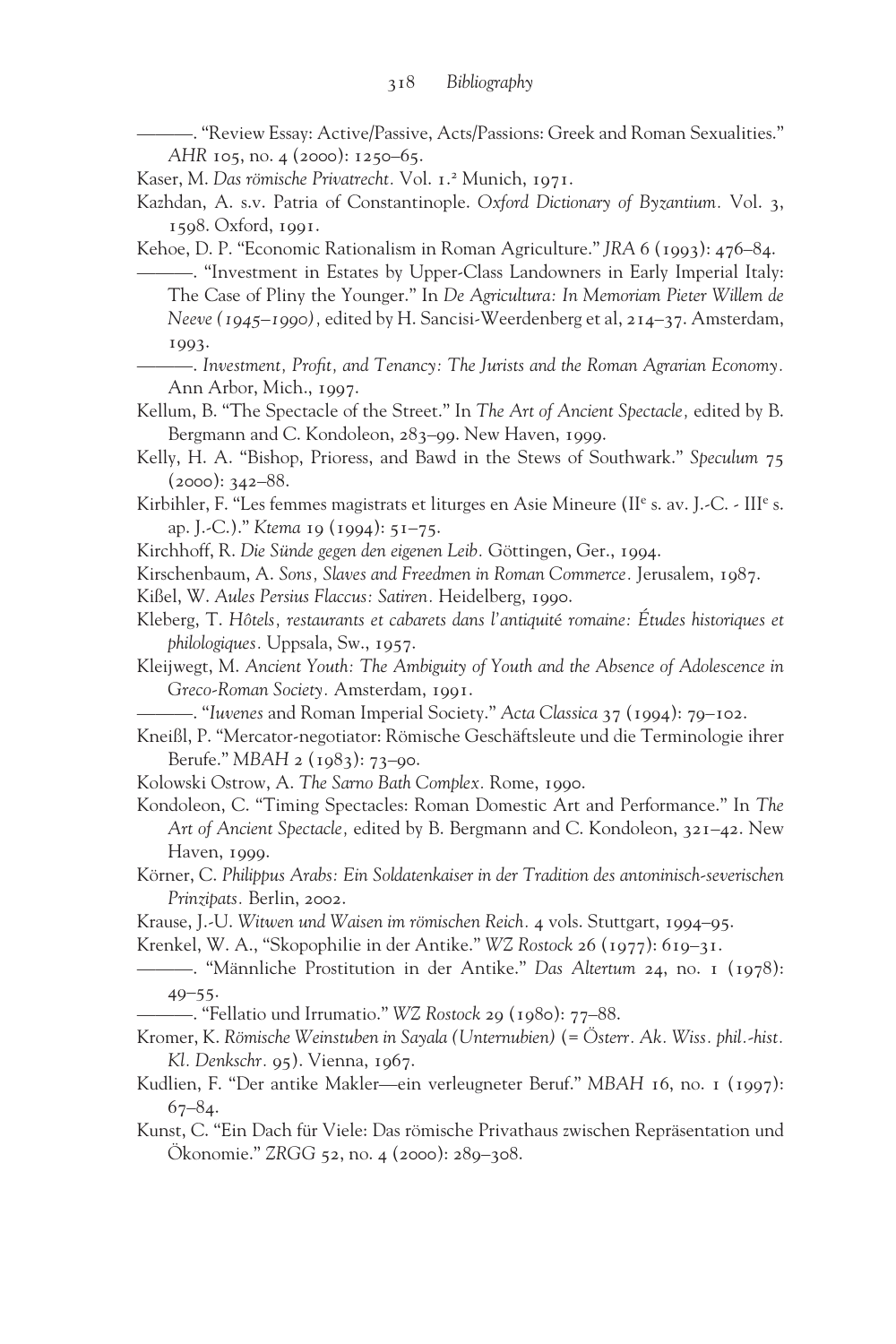- Kurke, L. *Coins, Bodies, Games, and Gold: The Politics of Meaning in Archaic Greece.* Princeton, 1999.
- Kurylowicz, M. "Das Glücksspiel im römischen Recht." *SZ* 102 (1985): 185–219.

- La Rocca, E., M. De Vos, and A. De Vos. *Guida archeologica di Pompei.* Verona, 1976. ———. *Pompei.*<sup>2</sup> Milan, 1994.
- Larsson Lovén, L. "*Lanam fecit*—Woolworking and Female Virtue." In *Aspects of Women in Antiquity: Proceedings of the First Nordic Symposium on Women's Lives in Antiquity, Göteborg 12–15 June 1997,* edited by L. Larsson Lovén and A. Strömberg, 85–95. Jonsered, Swe., 1998.
- La Torre, G. F. "Gli impianti commerciali ed artigianali nel tessuto urbano di Pompei." In *Pompei: L'informatica al servizio di una città antica,* A. De Simone et al., 1: 75–102. Rome, 1988.
- Laurence, R. "Emperors, Nature and the City: Rome's Ritual Landscape." *Accordia Research Papers* 4 (1993): 79–87.

———. "Modern Ideology and the Creation of Ancient Town Planning." *European Review of History* 1 (1994): 9–18.

- ———. *Roman Pompeii: Space and Society.* London, 1994.
- ———. "The Organization of Space in Pompeii." In *Urban Society in Roman Italy,* edited by T. J. Cornell and K. Lomas, 63–78. New York, 1995.
- ———. "Writing the Roman Metropolis." In *Roman Urbanism: Beyond the Consumer City,* edited by H. M. Parkins, 1–20. London, 1997.
- Le Gall, J. "Métiers de femmes au Corpus Inscriptionum Latinarum" *RÉL* 47 (bis) (1969): 123–130. (= *Mélanges M. Durry*).
- Lee, G. *The Satires of Persius.* With an introduction and commentary by W. Barr. Liverpool, 1987.
- Legras, B. "Droit et violence: La jeunesse d'Alexandrie sous les Sévères (à propos du P.Oxy. LXIV 4435)." In *Atti del XXII congresso internazionale di papirologia.* Edited by I. Andorlini et al. 2: 777–86. Florence, 2001.
- Lenel, O. *Das Edictum Perpetuum: Ein Versuch zu seiner Wiederherstellung.*<sup>3</sup> Leipzig, 1927. Reprint, Aalen, Ger., 1974.
- Leontsini, S. *Die Prostitution im frühen Byzanz.* Ph.D. diss., University of Vienna, 1989.
- Leppin, H. *Histrionen: Untersuchungen zur sozialen Stellung von Bühnenkünstlern im Westen des römischen Reiches zur Zeit der Republik und des Principats* (= *Antiquitas* 1, no. 41). Bonn, 1992.
- Lind, H. "Ein Hetärenhaus am Heiligen Tor?: Der Athener Bau Z und die bei Isaios (6, 20f.) erwähnte Synoikia Euktemons." *MH* 45, no. 3 (1988): 158–69.
- Lindsay, H. "Death-Pollution and Funerals in the City of Rome." In *Death and Disease in the Ancient City,* edited by V. M. Hope and E. Marshall, 152–73. London, 2000.
- Ling, R. *The Insula of the Menander at Pompeii I: The Structures.* Oxford, 1997.
- Lo Cascio, E. "Crisi demografica e storia socioeconomica tra principato e basso impero: Dagli 'aspetti sociali del quarto secolo' a 'la fine del mondo antico.'" *Quaderni Catanesi* 2 (1990): 67–92.
	- ———. "Le procedure di recensus dalla tarda repubblica al tardo antico e il calcolo

Landolfi, L. *Banchetto e società romana dalle origini al I secolo a.C.* Rome, 1990.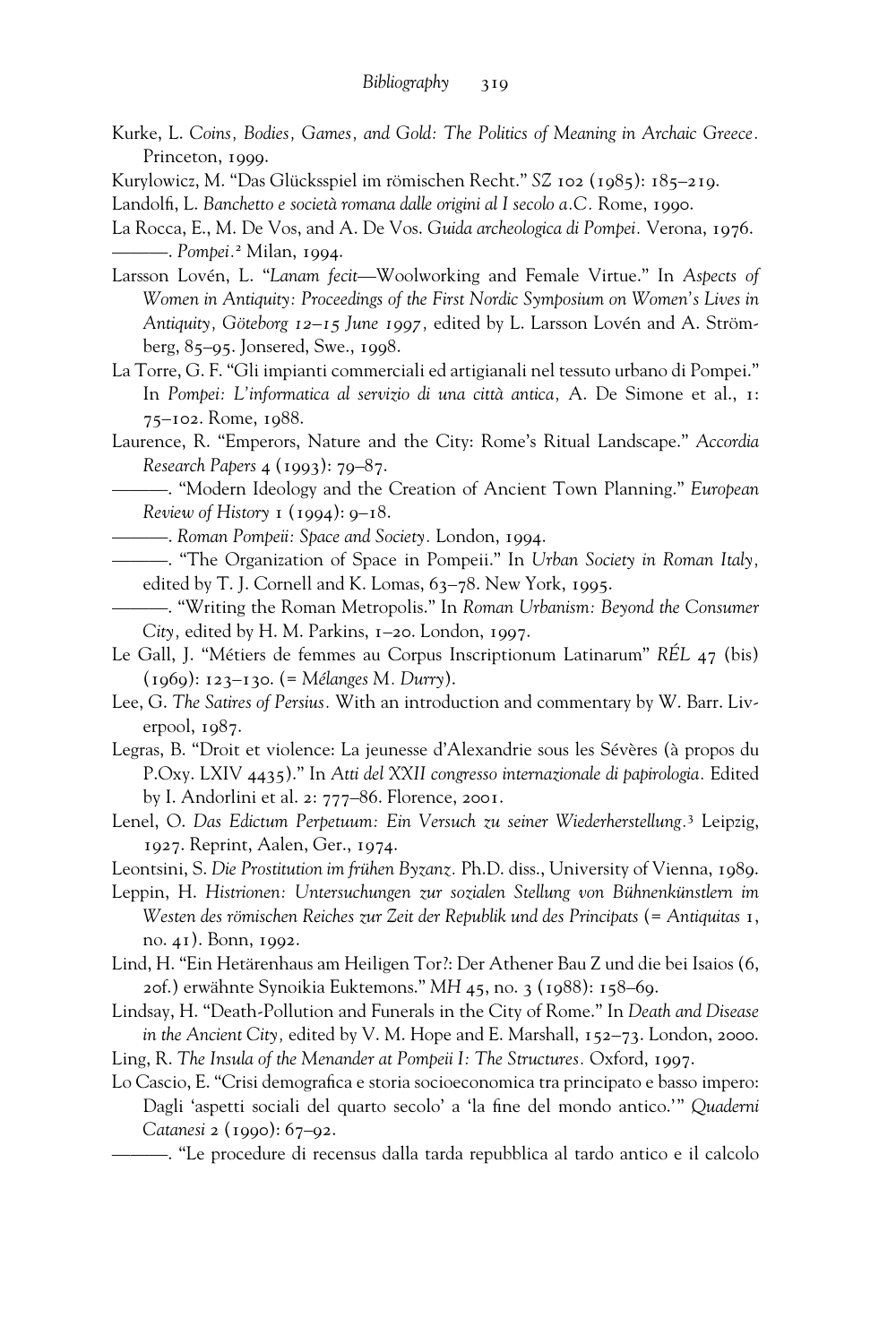della popolazione di Roma." In *La Rome impériale: Démographie et logistique* (= *Coll. Éc. Franç. Rome* 108), 3–76. Rome, 1997.

- ———. "Introduzione." In *Mercati permanenti e mercati periodici nel mondo romano,* edited by E. Lo Cascio, 5–11. Bari, 2000.
- ———. "La population." *Pallas* 55 (2001): 179–98.
- Loomis, W. T. *Wages, Welfare Costs and Inflation in Classical Athens*. Ann Arbor, Mich., 1998.
- Lugli, G. *Monumenti minori del Foro Romano.* Rome, 1947.
- Lyapustin, B. "Women in the Textile Industry: Production and Morality" (in Russian; English summary). *VDI* 3 (1985): 36–46.
- Macfarlane, A. "History and Anthropology." *Rural History* 5, no. 1 (1994): 103–8.
- Mackey, T. C. *Red Lights Out: A Legal History of Prostitution, Disorderly Houses, and Vice Districts, 1870–1917.* New York, 1987.
- Magoulias, H. J. "Bathhouse, Inn, Tavern, Prostitution and the Stage as Seen in the Lives of the Saints of the Sixth and Seventh Centuries." *EHBS* 38 (1971): 233–52.
- Mahood, L. *The Magdalenes: Prostitution in the Nineteenth Century.* London, 1990.

Maiuri, A. *L'ultima fase edilizia di Pompei.* Spoleto, It., 1942.

- ———. "Gli scavi di Pompei dal 1879 al 1948." In *Pompeiana: Raccolta di studi per il secondo centenario degli scavi di Pompei,* 9–40. Naples, 1950.
- Manganaro, G. "Graffiti e iscrizioni funerarie della Sicilia orientale." *Helikon* 2, nos.  $3-4$  (1962):  $485-96$ .
- Marcus, S. *The Other Victorians: A Study of Sexuality and Pornography in Mid-Nineteenth-Century England.* New York, 1966.
- Marinucci, A. "La maison de Diane (I iii 3–4)." In *Ostia: Port et porte de la rome antique,* edited by J.-P. Descœudres, 230–44. Geneva, 2001.
- Markus, R. A. "The Roman Empire in Early Christian Historiography." *The Downside Review* 81 (1963): 340–54.
- Marquardt, J. *Das Privatleben der Römer.* 2 vols. Leipzig, 1886. Reprint, Darmstadt, 1990.
- Martin, D. *The Corinthian Body.* New Haven, 1995.
- Martin, R. P. *The Spirit and the Congregation: Studies in 1 Corinthians 12–15.* Grand Rapids Mich., 1984.
- Marx, G. "Ironies of Social Control: Authorities as Contributors to Deviance through Escalation, Nonenforcement and Covert Facilitation." *Social Problems* 28, no. 3  $(1981): 221-46.$
- Mastroroberto, M. "Pompei e la riva destra del Sarno." In . . . *Mitis Sarni Opes,* edited by A. De Simone and S. C. Nappo, 25–48. Naples, 2000.
	- ———. "Il quartiere sul Sarno e i ricenti rinvenimenti a Moregine." *MEFRA* 113, no.  $2$  (2001): 953–66.

Mau, A. "Scavi." *BdI* 10 (1879): 193–210.

- ———. *Führer durch Pompeji.*<sup>2</sup> Leipzig, Ger., 1896.
- ———. *Pompeii: Its Life and Art.* Translated by F. W. Kelsey. New York, 1899.
- ———. s.v. comissatio, *RE* 4 (1901): 610–19.
- ———. *Pompeji in Leben und Kunst.*<sup>2</sup> Leipzig, 1908.
- ——. Pompeji in Leben und Kunst: Anhang zur zweiten Auflage. Leipzig, 1913.
- ———. *Führer durch Pompeji*<sup>5</sup> edited by W. Barthel. Leipzig, 1910.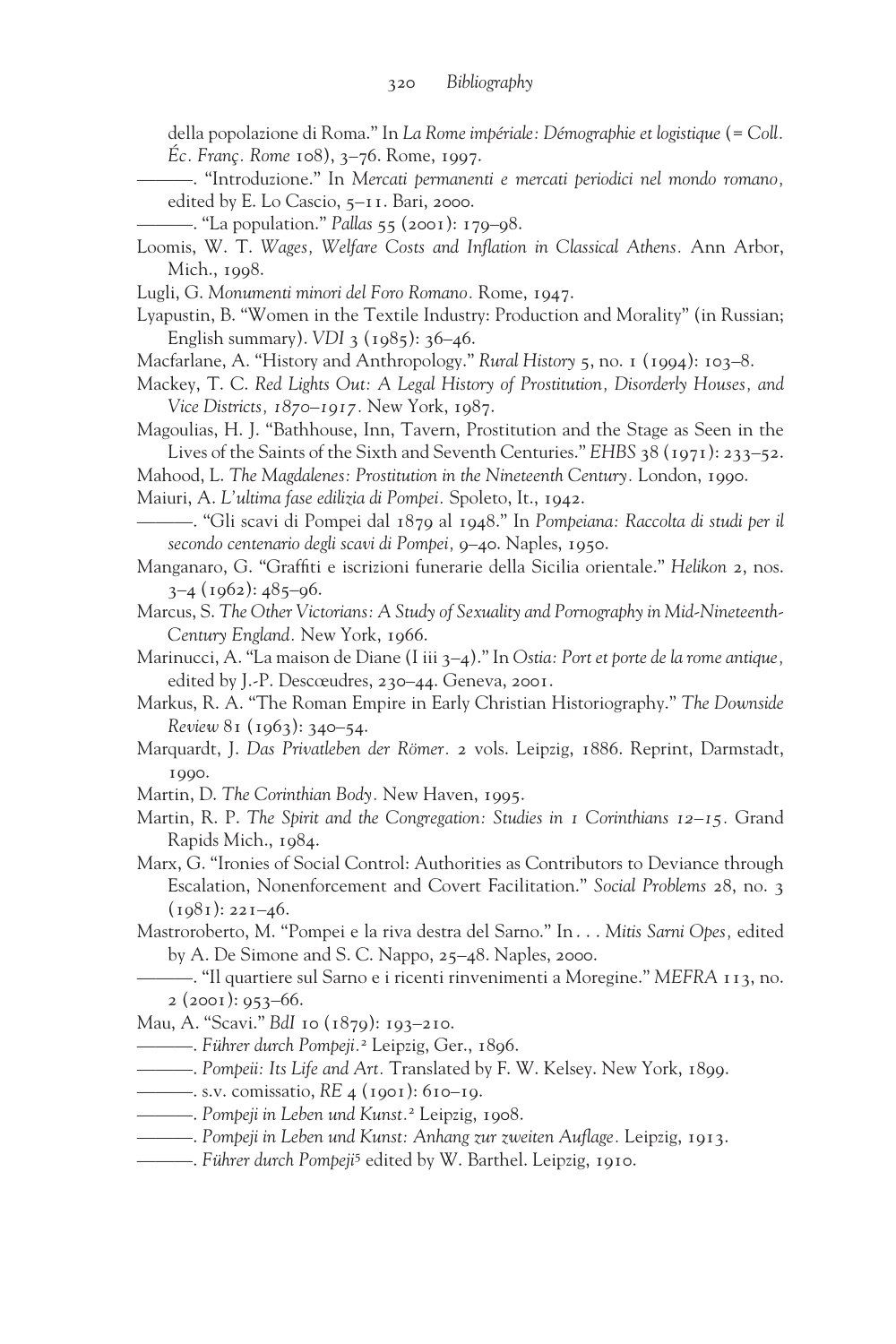———. *Führer durch Pompeji*<sup>6</sup> edited by A. Ippel. Leipzig, 1928.

Maurin, J. "*Labor matronalis:* Aspects du travail féminin à Rome." In *La femme dans les sociétés antiques: Actes du colloque de Strasbourg (mai 1980 et mars 1981),* edited by E. Levy, 139–55. Strasbourg, 1983.

Mayer-Maly, T. "Das Notverkaufsrecht des Hausvaters." *SZ* 75 (1958): 116–55.

Mazois, F. *Les ruines de Pompéi.* 4 vols. Paris, 1824–1828.

McDonald, W. A. "Villa or Pandokeion?" In *Studies Presented to David Moore Robinson on His Seventieth Birthday,* edited by G. E. Mylonas, 1: 365–73. Saint Louis, 1951.

McGinn, T. A. J. *Prostitution and Julio-Claudian Legislation: The Formation of Social Policy in Early Imperial Rome.* Ph.D. diss., University of Michigan, 1986.

———. "The *SC* from Larinum and the Repression of Adultery at Rome." *ZPE* 93  $(1992): 273-95.$ 

———. s.v. Prostitution. *Encyclopedia of Social History.* New York, 1994. 588–91.

<sup>----</sup> The Legal Definition of Prostitute in Late Antiquity." *MAAR* 42 (1997  $[1998]$ : 73–116.

———. "Caligula's Brothel on the Palatine." *ECM/CV,* n.s. 17 (1998): 95–107.

———. *Prostitution, Sexuality, and the Law in Ancient Rome.* Oxford, 1998.

———. "The Social Policy of Emperor Constantine in *Codex Theodosianus* 4.6.3." *TR*  $67$  (1999):  $57-73$ .

———. "Satire and the Law: The Case of Horace." *PCPS* 47 (2001): 81–102.

———. "The Augustan Marriage Legislation and Social Practice: Elite Endogamy versus Male "Marrying Down." In *Speculum Iuris: Roman Law as a Reflection of Social and Economic Life in Antiquity,* edited by J.-J. Aubert and B. Sirks, 46–93. Ann Arbor, Mich., 2002.

———. "Pompeian Brothels and Social History,." In *Pompeian Brothels, Pompeii's Ancient History, Mirrors and Mysteries, Art and Nature at Oplontis and the Herculaneum 'Basilica'* (= *JRA* Suppl. 47), edited by C. Stein and J. H. Humphrey, 7–46. Portsmouth, R. I. 2002.

———. *Roman Prostitution.* Forthcoming.

McIntosh, M. "Who Needs Prostitutes?: The Ideology of Male Sexual Needs." In *Women, Sexuality and Social Control,* edited by C. Smart and B. Smart, 53–64. London, 1978.

McKeown, J. C. "Augustan Elegy and Mime." *PCPS,* n.s. 25 (1979): 71–84.

Meiggs, R., *Roman Ostia.*<sup>2</sup> Oxford, 1973.

Memmer, M. "*Ad Servitutem aut ad Lupanar:* Ein Beitrag zur Rechtsstellung von Findelkindern nach römischem Recht." *SZ* 108 (1991): 21–93.

- Meneghini, A. "Trasformazione di una residenza domestica in impianto commerciale a Pompei: L'esempio della bottega 1–11–1,2." *RSP* 10 (1999): 11–22.
- Merten, E. W. *Bäder und Badegepflogenheiten in der Darstellung der Historia Augusta* (= *Antiquitas* 4: *Beiträge zur Historia-Augusta-Forschung* 16). Bonn, 1983.
- Meyer-Zwiffelhoffer, E. *Im Zeichen des Phallus: Die Ordnung des Geschlechtslebens im antiken Rom.* Frankfurt, 1995.

Millar, F. "The World of the *Golden Ass.*" *JRS* 71 (1981): 63–75.

Mitterauer, M. *Historisch-anthropologische Familienforschung: Fragestellungen und Zugangsweisen.* Vienna, 1990.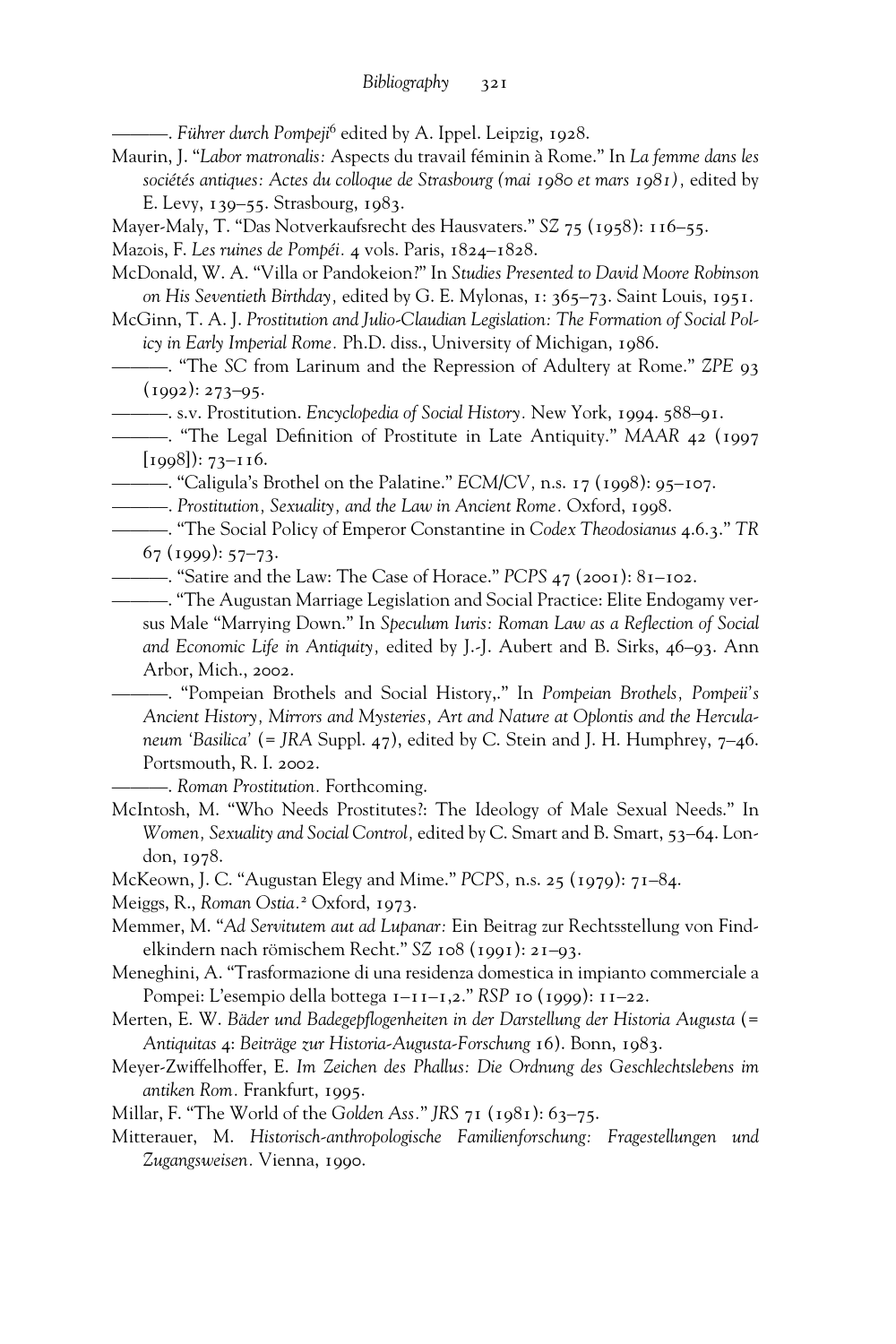- Moine, N. "Augustin et Apulée sur la magie des femmes d'auberge." *Latomus* 34, no. 2  $(1975): 350-61.$
- Mols, S. T. A. M., and J. A. K. E. De Waele. "Rapporto preliminare degli scavi eseguiti dall'Università Cattolica di Nimega nell'Insula VI,14,43 a Pompei (7–25 Luglio 1997)." *RSP* 9 (1998): 208–9.

Mommsen, T. *Römisches Staatsrecht.*<sup>3</sup> 3 vols. Leipzig, 1887. Reprint, Graz, 1969.

Montserrat, D. *Sex and Society in Graeco-Roman Egypt.* London, 1996.

Morel, J.-P. "La topographie de l'artisanat et du commerce dans la Rome antique." In *L'Urbs: Espace urbain et histoire (Ier siècle av. J.-C.—IIe siècle ap. J.-C.)* (= *Coll. Éc. Franç. Rome* 98), 127–55. Rome, 1987.

———. "Métiers, rues et sociabilité dans le monde romain." In *La rue, lieu de sociabilité?: Recontres de la rue, Colloque Rouen 1994,* edited by A. Leménorel, 149–59. Rouen, 1997.

———. "Artisanat et manufacture á Rome (1er s. av. n.è.–IIe s. de n.è.)." *Pallas* 55  $(2001): 243 - 63.$ 

———. "Rome capitale: les productions et le commerce de César à Commode." In *Rome, ville et capitale de César à la ‹n des Antonins,* edited by Y. Le Bohec, 141–62. Paris, 2001.

Morley, N. "Cities in Context: Urban Systems in Roman Italy." In *Roman Urbanism: Beyond the Consumer City,* edited by H. M. Parkins, 42–58. London, 1997.

———. "Markets, Marketing and the Roman Élite." In *Mercati permanenti e mercati periodici nel mondo romano,* edited by E. Lo Cascio, 211–21. Bari, 2000.

Mouritsen, H. *Elections, Magistrates and Municipal Élite: Studies in Pompeian Epigraphy.* Rome, 1988.

———. "Order and Disorder in Late Pompeian Politics." In *Les élites municipales de l'Italie péninsulaire des Gracques à Néron* (= *Coll. Éc. Franç. Rome* 215)*,* edited by M. Cébeillac-Gervasoni, 139–144. Rome, 1996.

———. "Mobility and Social Change in Italian Towns During the Principate." In *Roman Urbanism: Beyond the Consumer City,* edited by H. M. Parkins, 59–82. London, 1997.

———. "Electoral Campaigning in Pompeii: A Reconsideration." *Athenaeum* 87, no.  $2 (1999): 515 - 23.$ 

———. "Roman Freedmen and the Urban Economy: Pompeii in the First Century A.D." In *Pompei tra Sorrento e Sarno: Atti del terzo e quarto ciclo di conferenze di geologia, storia e archeologia, Pompei, gennaio 1999–maggio 2000,* edited by F. Senatore, 1–27. Rome, 2001.

Mratschek-Halfmann S. *Divites et Praepotentes: Reichtum und soziale Stellung in der Literatur der Prinzipatszeit* (= *Historia Einzelschr.* 70). Stuttgart, 1993.

Mrozek, S. *Lohnarbeit im klassischen Altertum: Ein Beitrag zur Sozial- und Wirtschaftsgeschichte.* Bonn, 1989.

Murphy, E. *Great Bordellos of the World: An Illustrated History.* London, 1983.

Myerowitz, M. "The Domestication of Desire: Ovid's *Parva Tabella* and the Theater of Love." In Pornography and Representation in Greece and Rome, edited by A. Richlin, 131–57. Oxford, 1992.

Myers, K. S. "The Poet and the Procuress: The *Lena* in Latin Love Elegy." *JRS* 86  $(1996): 1-21.$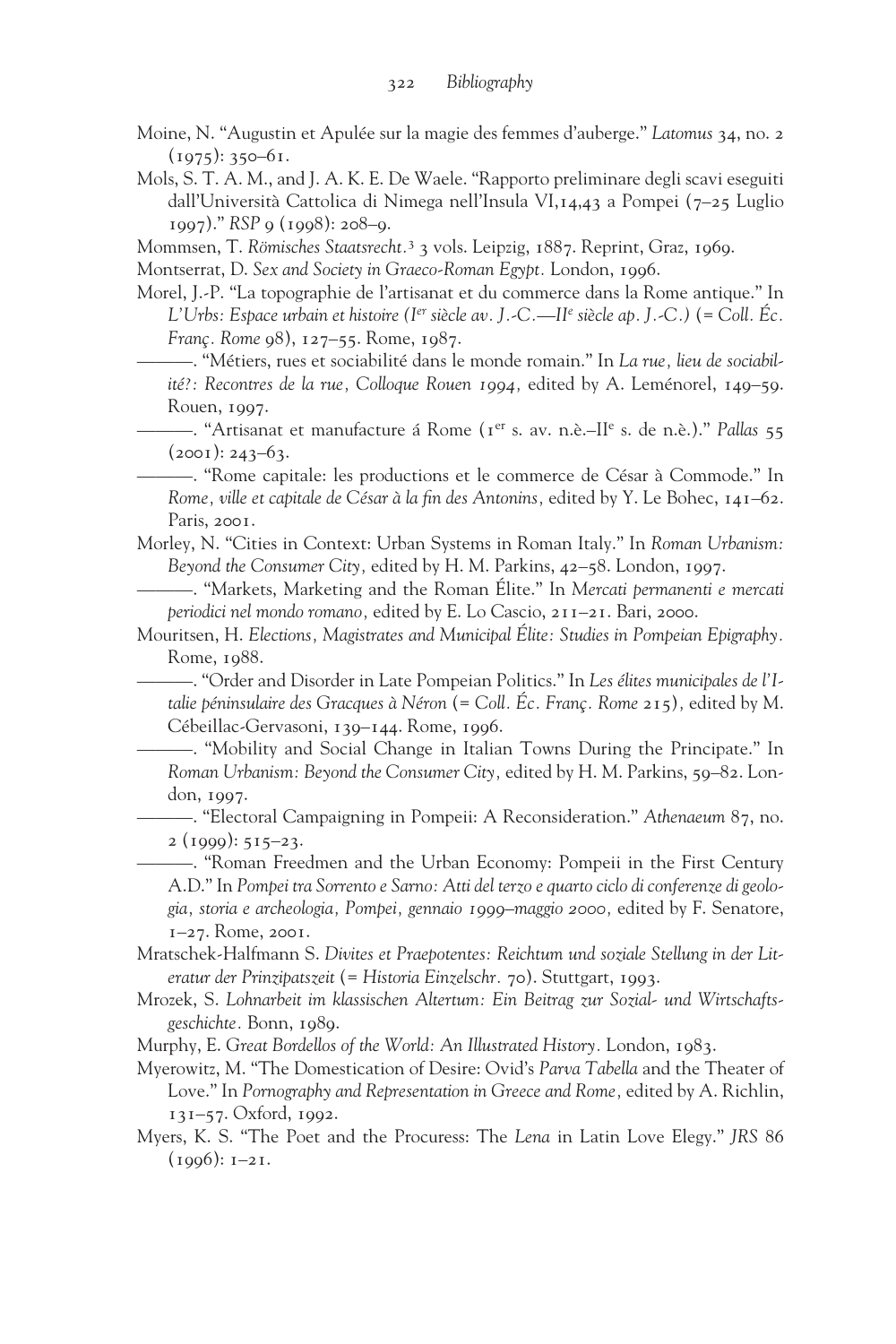Nappo, S. *Pompeii: Guide to the Lost City.* London, 1998.

- Nathan, G. *The Family in Late Antiquity: The Rise of Christianity and the Endurance of Tradition.* London, 2000.
- Navarre, O. s.v. meretrices. *DS* 3 (1918): 1823–39.
- Neri, V. *I marginali nell'occidente tardoantico: Poveri, 'infames', e criminali nella nascente società cristiana.* Bari, It., 1998.
- Neudecker, R. *Die Pracht der Latrine: Zum Wandel öffentlicher Bedürfnisanstalten in der kaiserzeitlichen Stadt* (= *Studien zur antiken Stadt* 1). Munich, 1994.
- Niccolini, F., and F. Niccolini. *Le case ed i monumenti di Pompei designati e descritti.* 4 vols. Naples, 1854–96.
- Nicolet, C., *Space, Geography, and Politics in the Early Roman Empire.* Ann Arbor, Mich., 1991.
- Nielsen, I. *Thermae et Balnea: The Architecture and Cultural History of Roman Public Baths.* 2 vols. Aarhus, Denmark 1990.
- Nieves, E. "Anxious Days in Bordello Country: Resort Plan Brings What Nevada Brothels Hate Most: Attention." *The New York Times,* 19 August 2001, A16.
- Nippel, W. *Public Order in Ancient Rome.* Cambridge, 1995.
- Niquet, H., "The Ideal of the Senatorial Agriculturalist and Reality during the Roman Republic and Empire." In *Double Standards in the Ancient and Medieval World,* edited by K. Pollmann, 121–33. Göttingen, Ger., 2000.
- Nivola, P. S. *Laws of the Landscape: How Policies Shape Cities in Europe and America.* Washington, D.C., 1999.
- Nordh, A. *Libellus de Regionibus Urbis Romae.* Lund, Swe. 1949.
- Noy, D. *Foreigners at Rome: Citizens and Strangers.* London, 2000.
- Nussbaum, M. C., and J. Sihvola. "Introduction." In *The Sleep of Reason: Erotic Experience and Sexual Ethics in Ancient Greece and Rome,* edited by M. C. Nussbaum and J. Sihvola, 1–20. Chicago, 2002.
- Nutton, V. "Medical Thoughts on Urban Pollution." In *Death and Disease in the Ancient City,* edited by V. M. Hope and E. Marshall, 65–73. London, 2000.
- O'Connor, E. "Martial the Moral Jester: Priapic Motifs and the Restoration of Order in the Epigrams." In *Toto Notus in Orbe: Perspektiven der Martial*-*Interpretationen,* edited by F. Grewing, 187–204. Stuttgart, 1998.
- Ogilvie, R. M. *A Commentary on Livy, Books 1–5.* Rev. ed. Oxford, 1970.
- Orlin, E. "Why a Second Temple for Venus Erycina?" In *Studies in Latin Literature and Roman History,* edited by C. Deroux, 10: 70–90. Brussels, 2000.
- Orsi, P. "Catania: Scoperte varie di antichità negli anni 1916 e 1917." *NSA* (1918): 53–71.
- Otis, L. L. *Prostitution in Medieval Society: The History of an Urban Institution in Languedoc.* Chicago, 1985.
- Overbeck, J. *Pompeji in seinen Gebäuden, Alterthümern und Kunstwerken.*1 Leipzig, Ger., 1856.
- ———. *Pompeji in seinen Gebäuden, Alterthümern und Kunstwerken.*<sup>4</sup> Edited by A. Mau. Leipzig, Ger., 1884.
- Owens, E. J. "Residential Districts." In *Roman Domestic Buildings,* edited by I. M. Barton, 7–32. Exeter, 1996.
- Pacioni, V. *L'unità teoretica del De Ordine di S. Agostino.* Rome, 1996.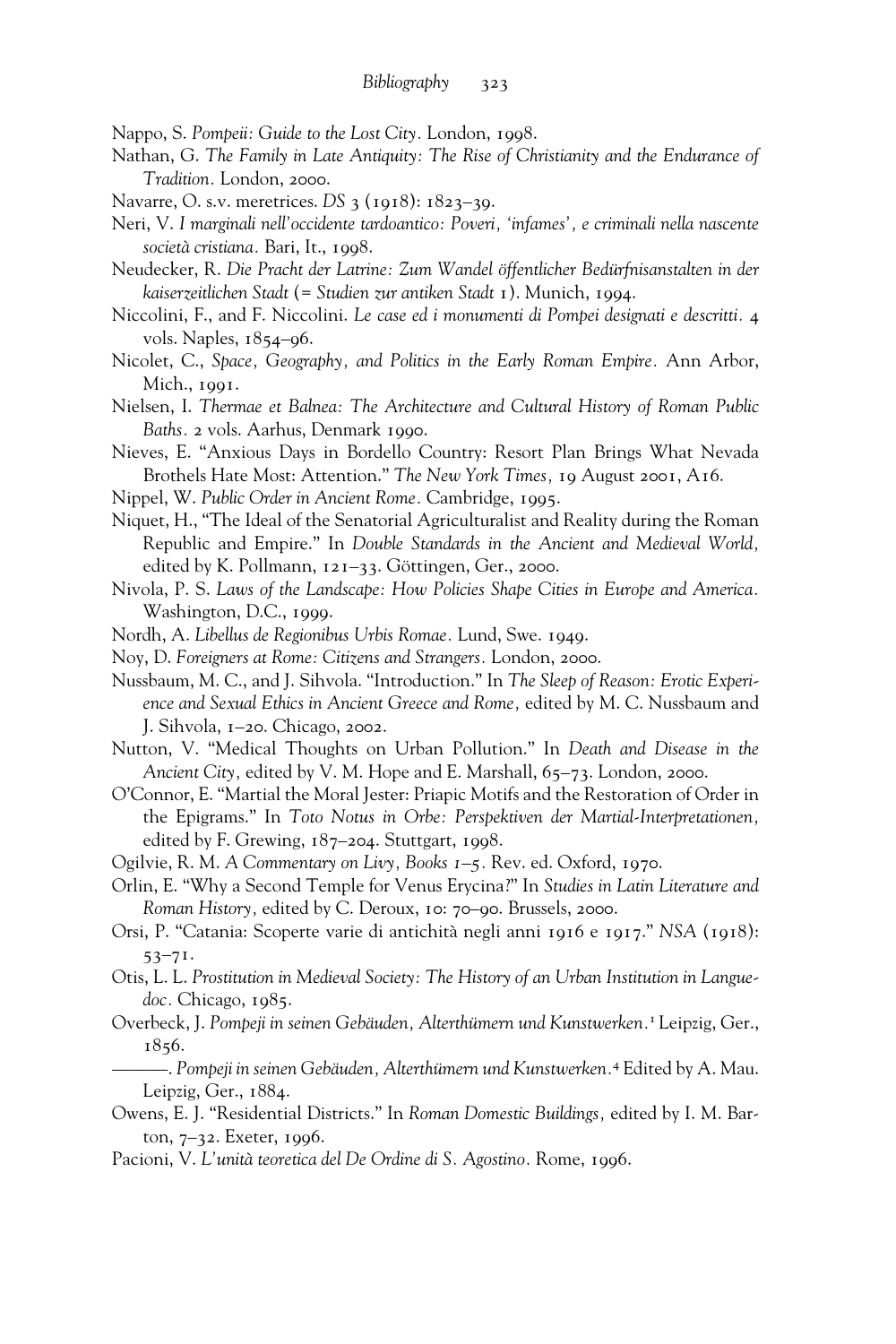Packer, J. "La casa di Via Giulio Romano." *Bull. Comm.* 81 (1968/1969): 127–48.

```
———. The Insulae of Imperial Ostia (= MAAR 31). Rome, 1971.
```
- ———. "Middle and Lower Class Housing in Pompeii and Herculaneum: A Preliminary Survey." In *Neue Forschungen in Pompeji,* edited by B. Andreae and H. Kyrieleis, 133–46. Recklingshausen, Ger., 1975.
- ———. "Inns at Pompeii: A Short Survey." *CrPomp* 4 (1978): 5–53.

Palombi, D. s.v. Lupanarii. *LTUR* 3 (1996): 198.

Papi, E. s.v. Domus: M. Aemilius Scaurus. *LTUR* 2 (1995): 26, 392.

- ———. "*Ad delenimenta vitiorum* (Tac. *Agr.* 21): Il *balneum* nelle dimore di Roma dall'età repubblicana al I secolo d.C." *MEFRA* 111.2 (1999): 695–728.
- ———. La *turba inpia:* Artigiani e commercianti del Foro Romano e dintorni (I sec. a.C.–64 d.C.)." *JRA* 15.1 (2002): 45–62.
- Parkins, H. M., and C. Smith, eds. *Trade, Traders and the Ancient City.* London, 1998.
- Parkins, H. M. "The 'Consumer City' Domesticated?: The Roman City in Élite Economic Strategies." In *Roman Urbanism: Beyond the Consumer City,* edited by H. M. Parkins, 83-111. London, 1997.
- Parrish, D. "Introduction: The Urban Plan and Its Constituent Elements." In *Urbanism in Western Asia Minor: New Studies on Aphrodisias, Ephesos, Hierapolis, Pergamon, Perge and Xanthos* (= *JRA* Suppl. 45), edited by D. Parrish. Portsmouth, R.I., 2001.
- Parslow, C. "Beyond Domestic Architecture at Pompeii." *AJA* 103, no. 2 (1999): 340–43.
- Paterson, J. "Trade and Traders in the Roman World: Scale, Structure and Organisation." In *Trade, Traders and the Ancient City,* edited by H. M. Parkins and C. Smith, 149–67. London, 1998.
- Patterson, J. R. "On the Margins of the City of Rome." In *Death and Disease in the Ancient City,* edited by V. M. Hope and E. Marshall, 85–105. London, 2000.
- Paul, C. *Zwangsprostitution: Staatliche errichtete Bordelle im Nationalsozialismus.* Berlin, 1994.
- Pavan, E. "Police des mœurs, société et politique à Venise à la fin du Moyen Age." RH 536 (1980): 241–88.

Pavolini, C., *Ostia.*<sup>3</sup> Rome, 1989.

———. *La vita quotidiana a Ostia.* Rome, 1991.

Peachin, M. Review of *Rome and the Enemy* by S. Mattern *BMCR* 00.06.03 (2000).

Perring, D. "Spatial Organisation and Social Change in Roman Towns." In *City and Country in the Ancient World,* edited by J. Rich and A. Wallace-Hadrill, 273–93. London, 1991.

- Perry, M. E. "'Lost Women' in Early Modern Seville: The Politics of Prostitution," *Feminist Studies* 4 (1978): 195–214.
	- ———. "Deviant Insiders: Legalized Prostitutes and a Consciousness of Women in Early Modern Seville." *Comparative Studies in Society and History* 27 (1985): 138–58.
	- ———. *Gender and Disorder in Early Modern Seville.* Princeton, 1990.
- Petermandl, W. "Kinderarbeit im Italien der Prinzipatszeit: Ein Beitrag zur Sozialgeschichte des Kindes." *Laverna* 8 (1997): 113–36.
- Peterse, K. et al. "Secondo rapporto preliminare degli scavi esiguiti dall'Università Cat-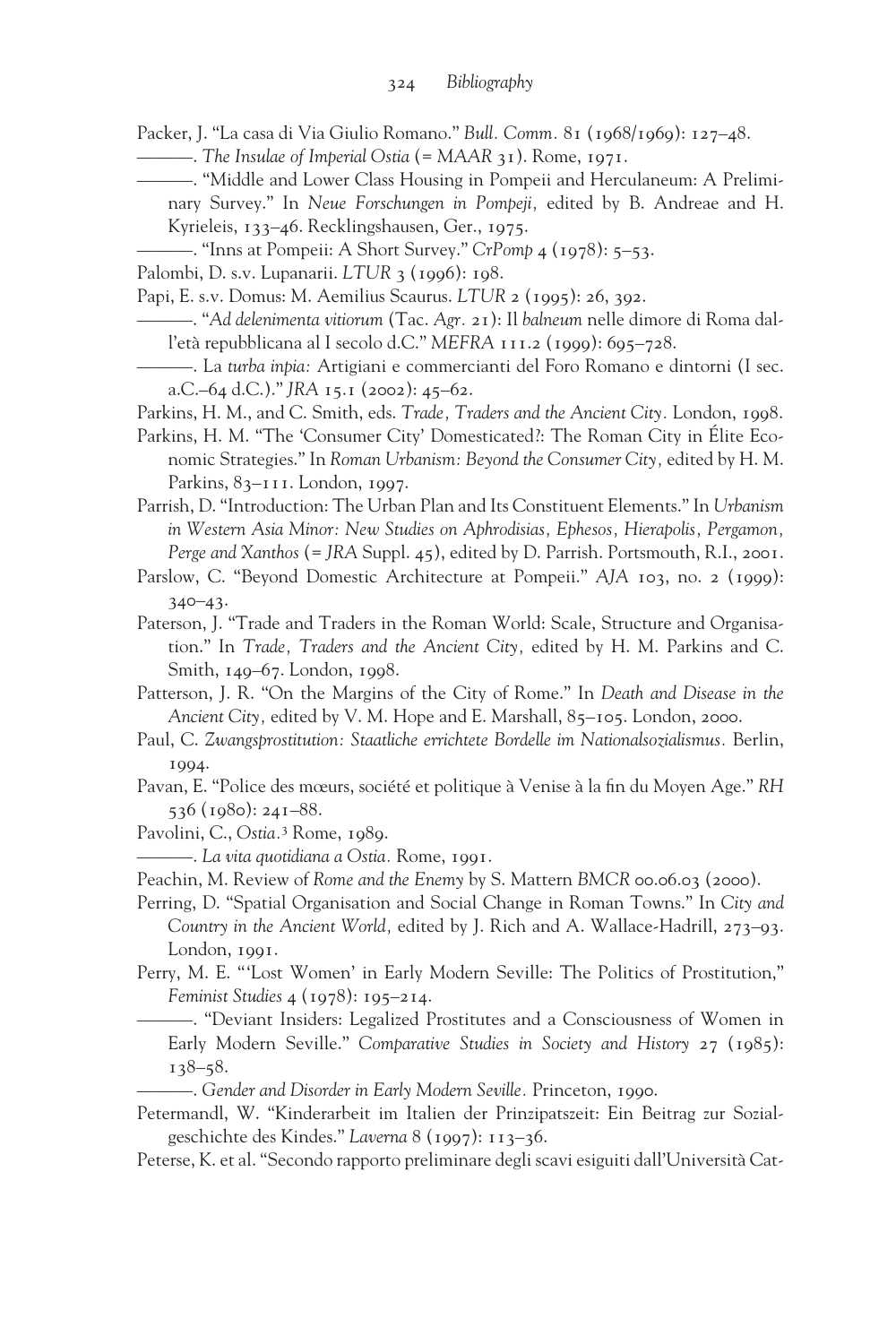tolica di Nimega nella Casa degli Scienzati, VI.14.43 e nell'Insula VI.14 a Pompei (9–30 luglio 2000)." *RSP* 11 (2000): 249–52.

von Petrikovits, H. "*Lixae.*" In H. von Petrikovits, *Beiträge zur römischen Geschichte und Archäologie,* 2.75–79. Cologne, 1991. Originally published in *Roman Frontier Studies 1979,* edited by W. S. Hanson and L. J. F. Keppie, 3: 1027–35. Oxford, 1980.

Pevsner, N. *A History of Building Types.* Princeton, 1976.

- Phang, S. E. *The Marriage of Roman Soldiers (13 B.C.–A.D. 235): Law and Family in the Imperial Army.* Leiden, Neth., 2001.
- Pirson, F. "Rented Accommodation at Pompeii: The Evidence of the *Insula Arriana Polliana* VI 6." In *Domestic Space in the Roman World: Pompeii and Beyond,* edited by R. Laurence and A. Wallace-Hadrill, 165–81. Portsmouth, R.I. 1997.
	- ———. *Mietwohnungen in Pompeji und Herkulaneum: Untersuchungen zur Architektur, zum Wohnen und zur Sozial*- *und Wirtschaftsgeschichte der Vesuvstädte.* Munich, 1999.
- Platner, S. B., and T. Ashby. *A Topographical Dictionary of Ancient Rome.* Oxford, 1929.
- Pleket, H. W. "Urban Elites and the Economy in the Greek Cities of the Roman Empire," *MBAH* 3 (1984): 3–36.
	- "Agriculture in the Roman Empire in Comparative Perspective." In *De Agricultura: In Memoriam Pieter Willem De Neeve (1945–1990),* edited by H. Sancisi-Weerdenberg et al, 317–42. Amsterdam, 1993.
- Pollard, N. "The Roman Army as 'Total Institution' in the Near East?: Dura-Europos as a Case Study." In *The Roman Army in the Near East* (= *JRA* Suppl. 18), edited by D. L. Kennedy, 211–17. Ann Arbor, Mich., 1996.
- *Pompei: L'informatica al servizio di una città antica.* 2 vols. Rome, 1988.
- Prato, C., and D. Micalella, eds. *Giuliano imperatore contro i cinici ignoranti.* Lecce, 1988.
- Prell, M. *Sozialökonomische Untersuchungen zur Armut im antiken Rom: Von den Gracchen bis Kaiser Diokletian.* Stuttgart, 1997.
- Presuhn, E. *Pompeji: Die neuesten Ausgrabungen von 1874–1881.*<sup>2</sup> Leipzig, Ger., 1882.
- Prus, R., and S. Irini. *Hookers, Rounders, and Desk Clerks: The Social Organization of the Hotel Community.* Toronto, 1980.
- Pugliese Carratelli, G., et al. *Pompei: Pitture e Mosaici.* 10 vols. Rome, 1990–1999.
- Purcell, N. "The *Apparitores:* A Study in Social Mobility." *PBSR* 51 (1983): 125–73. ———. "Livia and the Womanhood of Rome." *PCPS,* n.s. 32 (1986): 78–105.
	- ———. "Town in Country and Country in Town." In *Ancient Roman Villa Gardens,* edited by E. B. MacDougall, 185–203. Washington, D.C., 1987.
	- ———. "The City of Rome." In *The Legacy of Rome: A New Appraisal,* edited by R. Jenkyns, 421–53. Oxford, 1992.
	- ———. "The City of Rome and the *Plebs Urbana* in the Late Republic." *CAH*<sup>2</sup> 9  $(1994): 644 - 88.$

———. "The Roman *Villa* and the Landscape of Production." In *Urban Society in Roman Italy,* edited by T. J. Cornell and K. Lomas, 151–79. New York, 1995.

- ———. "Rome and Its Development under Augustus and His Successors." *CAH*<sup>2</sup> 10  $(1996): 782 - 811.$ 
	- —. "The Populace of Rome in Late Antiquity: Problems of Classification and Historical Description." In *The Transformations of VRBS ROMA in Late Antiquity* (= *JRA* Suppl. 33), edited by W. V. Harris, 135–61. Portsmouth, R.I. 1999.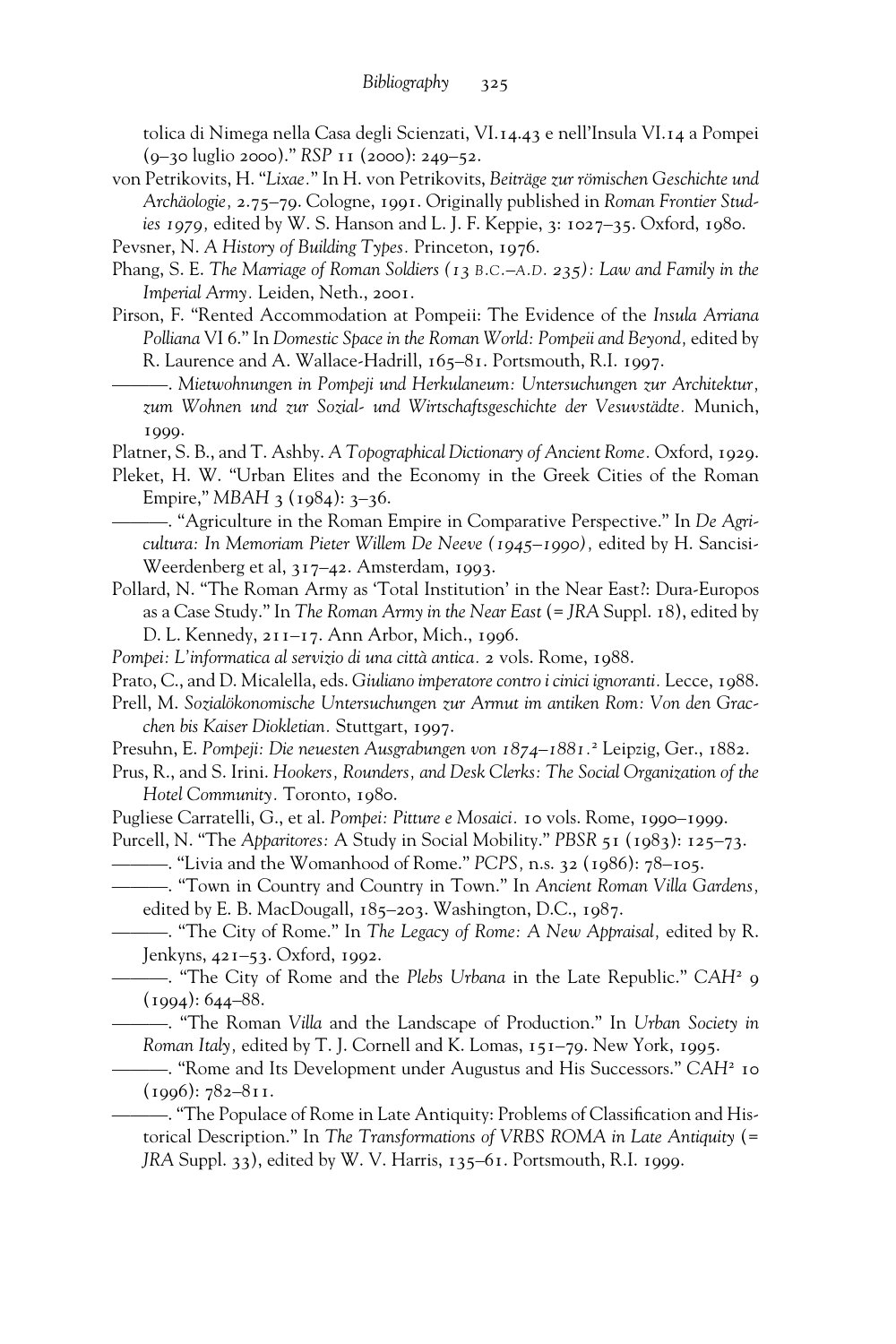———. "Rome and Italy." *CAH*<sup>2</sup> 11 (2000): 405–43.

- Raeder, H. "Kaiser Julian als Philosoph und religiöser Reformator." In *Julian Apostata* Originally published in Darmstadt, Ger., 1978. (= *C&M* 6 [1944]: 179–93), edited by R. Klein, 206–21.
- Rainer, J. M. *Bau- und nachbarrechtliche Bestimmungen im klassischen römischen Recht.* Graz, Austria 1987.
- Ramage, E. S. "Urban Problems in Ancient Rome." In *Aspects of Greco-Roman Urbanism: Essays on the Classical City,* edited by R. T. Marchese, 61–92. Oxford, 1983.
- Ramirez Sabada, J. "La prostitución: Un medio de vida bien retribuido?" In *La mujer en el mundo antiguo,* 225–35. Madrid, 1985.
- Randazzo, S. "*Collegia Iuvenum:* Osservazioni in margine a D. 48.19.28.3." *SDHI* 66 (2000): 201–22.
- Raper, R. A. "The Analysis of the Urban Structure of Pompeii: A Sociological Examination of Land Use (Semi-Micro)." In *Spatial Archaeology,* edited by D. L. Clarke, 189–221. London, 1977.
	- ———. "Pompeii: Planning and Social Implications." In *Space, Hierarchy and Society: Interdisciplinary Studies in Social Area Analysis* (= *BAR Intl. Series* 59), edited by B. C. Burnham and J. Kingsbury, 137–48. Oxford, 1979.
- Rathbone, D. *Economic Rationalism and Rural Society in Third-Century* a.d*. Egypt: The Heroninos Archive and the Appianus Estate.* Cambridge, 1991.
- ———. "More (or Less?) Economic Rationalism in Roman Agriculture." *JRA* 7  $(1994): 432 - 36.$ 
	- ———. "Prices and Price Formation in Roman Egypt." In *Économie antique: Prix et formation des prix dans les économies antiques,* 183–244. Saint-Bertrand-de-Comminges, Fr., 1997.
- Reduzzi Merola, F. *Servo Parere: Studi sulla condizione giuridica dei schiavi vicari e degli sottoposti a schiavi nelle esperienze greca e romana.* Camerino, It., 1990.
- Reinsberg, C. *Ehe, Hetärentum und Knabenliebe im antiken Griechenland.* Munich, 1989.
- Renucci, P. *Les idées politiques et le gouvernement de l'empereur Julien* (= *Collection Latomus* 259). Brussels, 2000.
- Reynolds, H. *The Economics of Prostitution*. Springfield, Ill., 1986.
- Richardson, L. *A New Topographical Dictionary of Ancient Rome.* Baltimore, 1992.
- Richlin, A. *The Garden of Priapus: Sexuality and Aggression in Roman Humor.* Rev. ed. Oxford, 1992.
- Riggsby, A. M. "'Public' and 'Private' in Roman Culture: The Case of the *Cubiculum.*" *JRA* 10 (1997): 36–56.
- Robinson, D. J. "The Social Texture of Pompeii." In *Sequence and Space in Pompeii,* edited by S. E. Bon and R. Jones, 135–44. Oxford, 1997.
- Rodgers, R. H. "Frontinus *Aq.* 76.2: An Unnoticed Fragment of Caelius Rufus?" *AJP* 103, no. 3 (1982): 333–37.
- Rodríguez Neila, J. F. "El trabajo en las ciudades de la Hispania romana." In *El trabajo en la Hispania romana,* edited by J. F. Rodríguez Neila et al., 9–118. Madrid, 1999. Rolfe, E. N. *Pompeii: Popular and Practical.* Naples, 1888.
- Roper, L. "Discipline and Respectability: Prostitution and the Reformation in Augsburg." *History Workshop* 19 (1985): 3–28.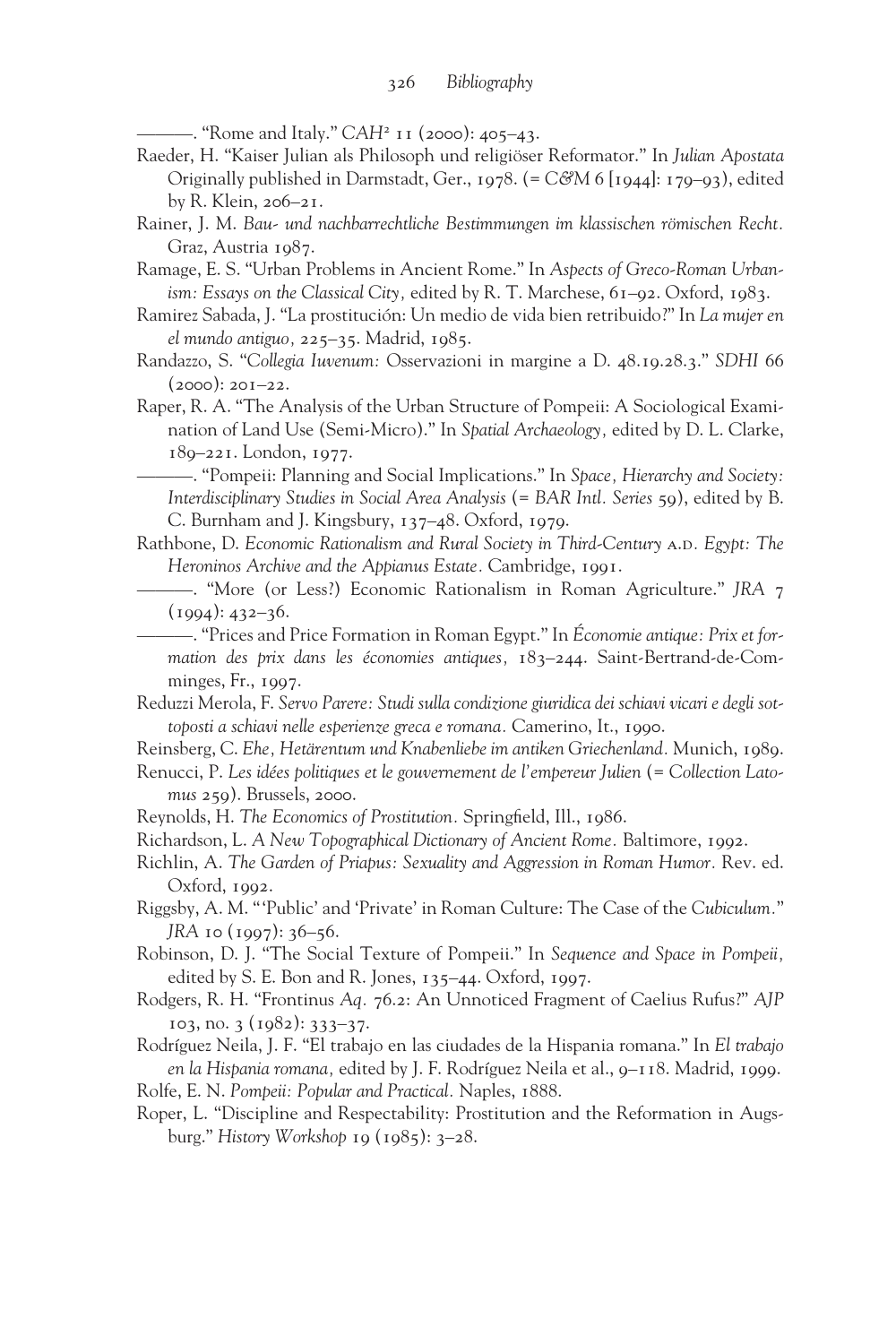———. *The Holy Household: Women and Morals in Reformation Augsburg.* Oxford, 1989.

Rosen, R. *The Lost Sisterhood: Prostitution in America, 1900–1918.* Baltimore, 1982.

Rosenfeld, B.-Z. "Innkeeping in Jewish Society in Roman Palestine." *Journal of the Economic and Social History of the Orient* 41, no. 2 (1998): 133–58.

Rosivach, V. J. "Solon's Brothels." *LCM* 20, nos. 1–2 (1995): 2–3.

———. "The Sociology of the *Copa.*" *Latomus* 55, no. 3 (1996): 605–14.

Rossiaud, J. "Prostitution, Youth, and Society in the Towns of Southeastern France in the Fifteenth Century." In *Deviants and the Abandoned in French Society* (= *Annales ESC* 31 [1976]: 289–325), edited by R. Forster and O. Ranum, 4: 1–46. Baltimore, 1978.

———. *Medieval Prostitution.* Translated by L. G. Cochrane. Oxford, 1988.

Rostovtzeff, M. I., et al., eds. *The Excavations at Dura-Europos: Preliminary Report of the Ninth Season of Work, 1935–1936.* Pt. 1, *The Agora and Bazaar.* New Haven, 1944.

Rowe, G. "Trimalchio's World." *SCI* 20 (2001): 225–45.

Rowell, H. T. "*Satyricon* 95–96." *CP* 52, no. 4 (1957): 217–27.

- Rubin, G. "The Traffic in Women: Notes on the 'Political Economy' of Sex." In *Toward an Anthropology of Women,* edited by R. Reiter, 157–210. New York, 1975.
- Ruddell, S. M. *The Inn, Restaurant and Tavern Business in Ancient Pompeii.* Master's Thesis, University of Maryland, 1964.
- Ryan, F. X. "Zum Majestätsverbrechen in den Bedürfnisanstalten unter Tiberius." *Gerión* 20.1 (2002): 413–5.

Rybczynski, W. "City Lights." *The New York Review of Books* 48, no. 10 (2001): 68–70.

de Ste. Croix, G. E. M. *The Class Struggle in the Ancient World.* Ithaca, 1981.

- Saliou, C. *Les lois des bâtiments: Voisinage et habitat urbain dans l'empire romain.* Beirut, 1994.
- Saller, R. P. *Personal Patronage under the Early Empire.* Cambridge, 1982.
- ———. *Patriarchy, Property and Death in the Roman Family.* Cambridge, 1994.
- Sandnes, K. O. *Belly and Body in the Pauline Epistles.* Cambridge, 2000.
- Savunen, L. *Women in the Urban Texture of Pompeii.* Pukkila, Fin., 1997.
- Scarano Ussani, V. Review of *Les lois des bâtiments* by C. Saliou. *Ostraka* 7 (1998): 217–20.
- ———. "Il *lenocinium* del *balneator.*" *Ostraka* 9 (2000): 255–63.
- ———. "Alle terme, fra mnemotecnica e umorismo . . ." *RSP* 12/13 (2001/2002):  $I I-I4.$
- Schaps, D. M. "What Was Free about a Free Athenian Woman?" *TAPA* 128 (1998): 161–88.
- Scheidel, W. "The Most Silent Women of Greece and Rome: Rural Labour and Women's Life in the Ancient World (I)." *Greece & Rome* 42, no. 2 (1995): 202–17.
	- ———. "Finances, Figures and Fiction." *CQ* 46, no. 1 (1996): 222–38.
- . "Reflections on the Differential Valuation of Slaves in Diocletian's Price Edict and in the United States." *MBAH* 15 (1996): 67–79.

———. "The Most Silent Women of Greece and Rome: Rural Labour and Women's Life in the Ancient World (II)." *Greece & Rome* 43, no. 1 (1996): 1–10.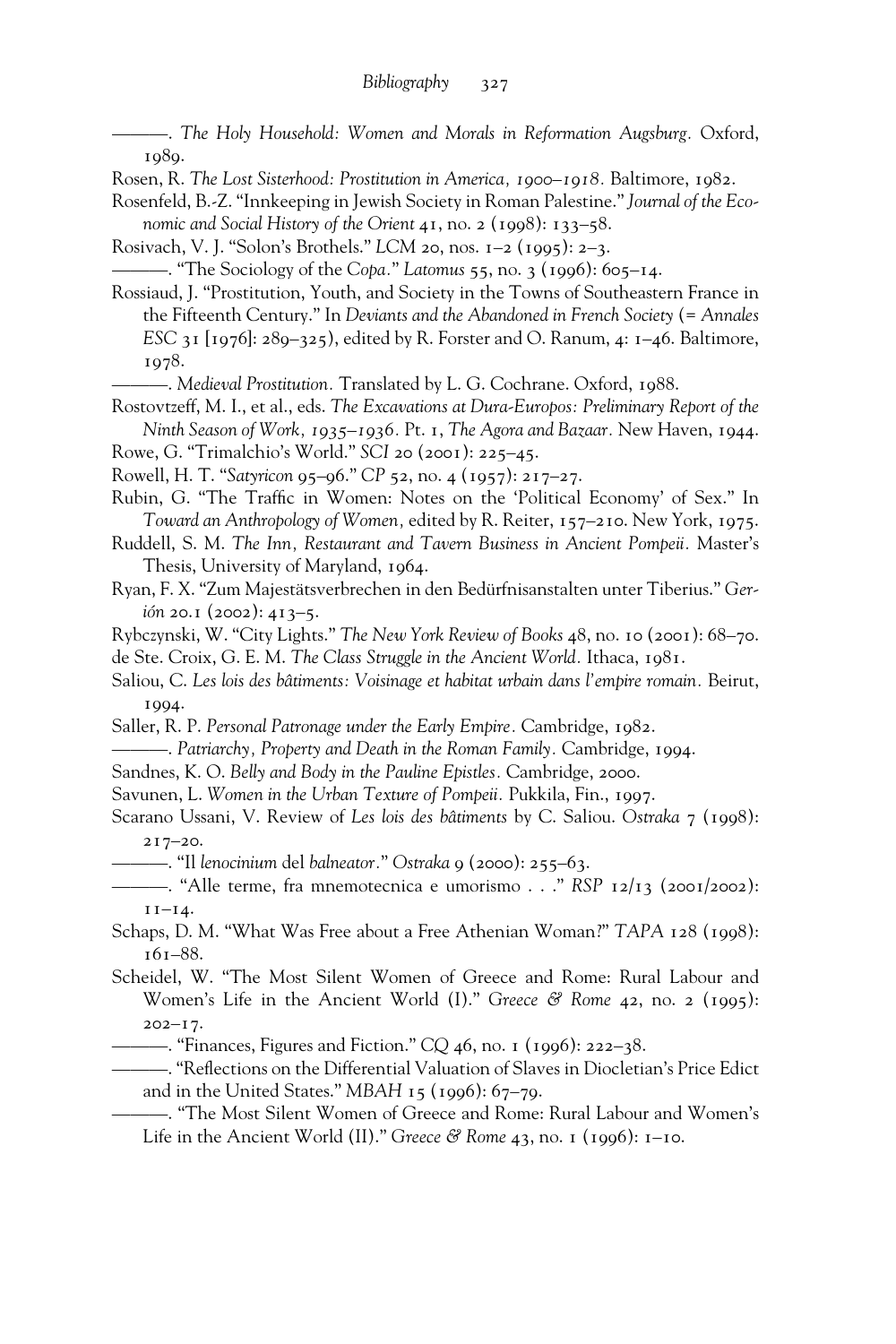———. "Quantifying the Sources of Slaves in the Early Roman Empire." *JRS* 87  $(1997): 156-69.$ 

———. "Progress and Problems in Roman Demography." In *Debating Roman Demography,* edited by W. Scheidel, 1–81. Leiden, Neth., 2001.

Schneider, K. s.v. "meretrix," *RE* 15 (1931) 1018–27.

- Schoonhoven, A. V. "Residences for the Rich?: Some Observations on the Alleged Residential and Elitist Character of *Regio VI* of Pompeii." *BABESCH* 74 (1994):  $219 - 46.$
- Schrage, W. *Der Erste Brief an die Korinther 3 (1Kor 11.17–14.40): Evangelisch-Katholischer Kommentar zum Neuen Testament 7.3.* Zurich, 1999.
- Schulz, H. W. "Scavi: Rapporto intorno gli scavi pompeiani negli ultimi quattro anni." *BdI* (1838): 148–201.
	- ———. "Scavi: Rapporto sugli scavi pompejani negli ultimi due anni, 1839–1841." *BdI* (1841): 113–124.
- Schuster, B. *Die freien Frauen: Dirnen und Frauenhäuser im 15. und 16. Jahrhundert.* Frankfurt am Main, Ger., 1995.
- Schuster, P. *Das Frauenhaus: Städtische Bordelle in Deutschland, 1350 bis 1600.* Paderborn, Ger., 1992.
- Scobie, A. "Slums, Sanitation, and Mortality in the Roman World." *Klio* 68, no. 2  $(1986): 399 - 433.$
- Searle, J. *The Construction of Social Reality.* New York, 1995.
- Seifert, D. J., E. B. O'Brien and J. Balicki. "Mary Ann Hall's First-Class House: The Archaeology of a Capital Brothel." In *Archaeologies of Sexuality,* edited by R. A. Schmidt and B. L. Voss, 117–28. London, 2000.

Seigle, C. S. *Yoshiwara: The Glittering World of the Japanese Courtesan.* Honolulu, 1993.

Shackleton Bailey, D. R., ed. *Valerius Maximus: Memorable Deeds and Sayings.* 2 vols. Cambridge, 2000.

- Shaner, L. *Madam: Inside a Nevada Brothel.* Rev. ed. s.l., 2001.
- Shaw, B. D. "The Bandit." In *The Romans,* edited by A. Giardina and translated by L. G. Cochrane, 300–41. Chicago, 1993.
- Sigismund Nielsen, H. "Ditis Examen Domus?: On the Use of the Term *Verna* in the Roman Epigraphical and Literary Sources." *C&M* 42 (1991): 221–40.
- Signorelli, A. "La legittimazione della subordinazione femminile nelle società agrarie." In *Femmes-esclaves: Modèles d'interprétation anthropologique, économique, juridique,* edited by F. Reduzzi Merola and A. Storchi Marino, 1–11. Naples, 1999.
- Simonetta, B., and R. Riva. *Le tessere erotiche romane (spintriae): Quando ed a che scopo sono state coniate.* Lugano, Switzerland, 1981.
- Skidmore, C. *Practical Ethics for Roman Gentlemen: The Work of Valerius Maximus.* Exeter, 1996.
- Skinner, M. "Rescuing Creusa: New Methodological Approaches to Women in Antiquity." *Helios* 13, no. 2 (1986): 1–8.
- ———. "Zeus and Leda: The Sexuality Wars in Contemporary Classical Scholarship." *Thamyris* 3.1 (1996): 103–23.
- Sleightholme, C., and I. Sinha. *Guilty without Trial: Women in the Sex Trade in Calcutta.* New Brunswick, N.J. 1996.
- Smadja, E. "L'affranchissement des femmes esclaves à Rome." In *Femmes-Esclaves:*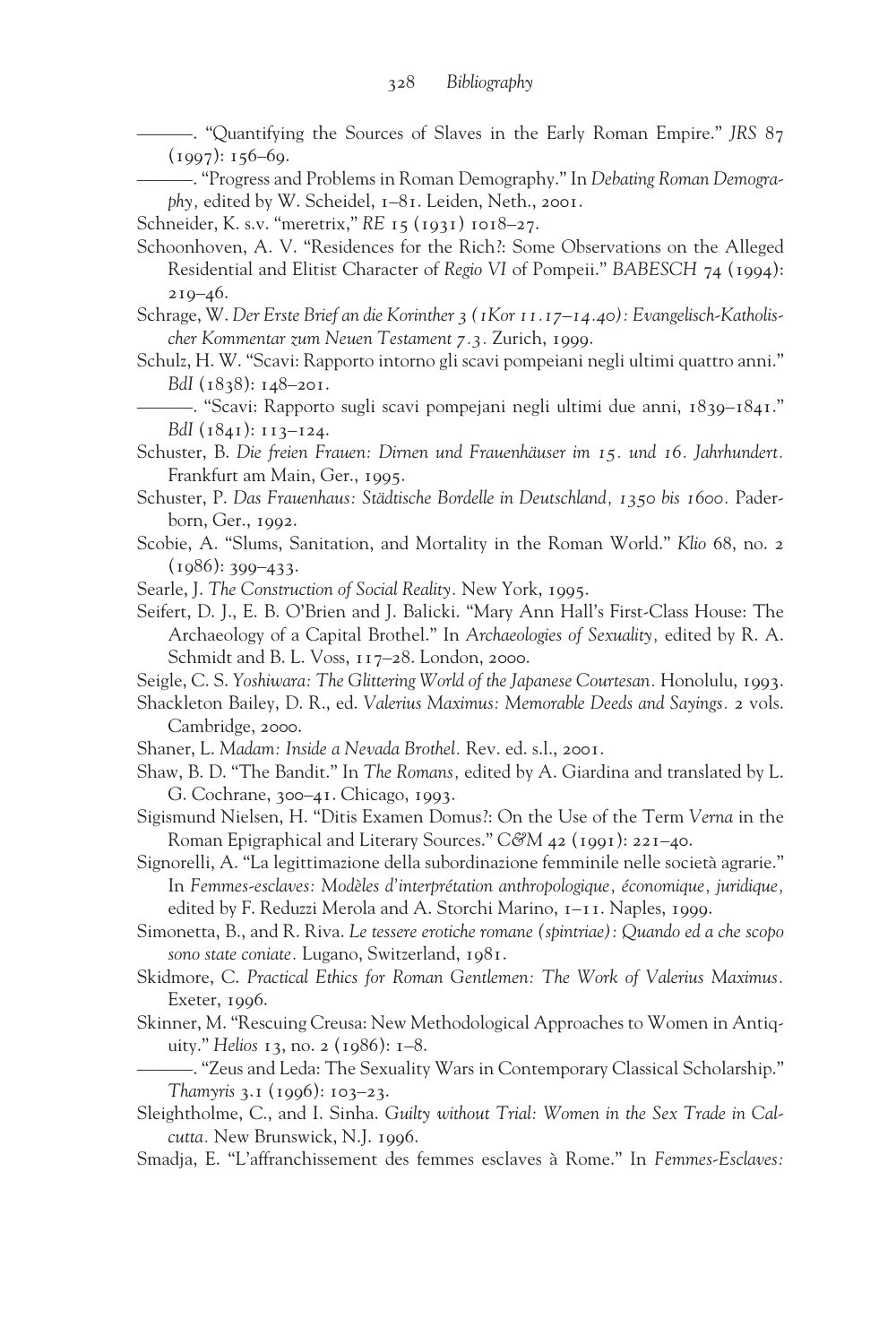*Modèles d'interprétation anthropologique, économique, juridique,* edited by F. Reduzzi Merola and A. Storchi Marino, 355–68. Naples, 1999.

- Smallwood, E. M. *The Jews under Roman Rule from Pompey to Diocletian: A Study in Political Relations.*<sup>2</sup> Boston, 2001.
- Soards, M. L. *New International Biblical Commentary: 1 Corinthians.* New Testament Series. Peabody, Mass., 1999.
- Solin, H. "Pompeiana." *Epigraphica* 30 (1968): 105–25.
- Soricelli, G. "Appendice II: Il piano superiore delle Terme Suburbane." In L. Jacobelli, *Le pitture erotiche delle Terme Suburbane di Pompei,* 107–17. Rome, 1995.
- Spano, G. "La illuminazione delle vie di Pompei." *Atti della reale accademia di archeologia, lettere, e belle arti di Napoli* 7 (1920): 3–128.
- Sperber, D., *The City in Roman Palestine.* Oxford, 1998.
- Stager, L. E. "Eroticism and Infanticide at Ashkelon." *BAR* 17 (1991): 34–53, 72.
- Stansell, C. *City of Women: Sex and Class in New York, 1789–1860.* Urbana, Ill., 1987.
- Stavrakakis, Y. N. "Thessaloniki Brothel." *Archaeology* 51, no. 3 (1998): 23.
- Storey, G. R. "The Population of Ancient Rome." *Antiquity* 71 (1997): 966–78.
	- ———. "Regionaries-Type Insulae 1: Architectural/Residential Units at Ostia." AJA 105, no. 3 (2001): 389–401.
	- ———. "Regionaries-Type Insulae 2: Architectural/Residential Units at Rome." AJA 106, no. 3 (2002): 411–34.
- Stumpp, B. E. *Prostitution in der römischen Antike.* Berlin, 1998.
- Sturdevant, S. P., and B. Stoltzfus. *Let the Good Times Roll: Prostitution and the U.S. Military in Asia.* New York, 1992.
- Suerbaum, W. "Sex und Crime im alten Rom: Von den humanistischen Zensur zu Cato dem Censor." *WJ* 19 (1993): 85–109.
- Sullivan, B. *The Politics of Sex: Prostitution and Pornography in Australia since 1945.* Cambridge, 1997.
- Sutton, R. F. "Pornography and Persuasion on Attic Pottery." In *Pornography and Representation in Greece and Rome,* edited by A. Richlin, 3–35. Oxford, 1992.
- Symanski, R. "Prostitution in Nevada." *Annals of the Association of American Geographers* 64, no. 2 (1974): 357–77.
- Tantillo, I. "Gli uomini, le risorse" In *Roma antica,* edited by A. Giardina, 85–111. Rome, 2000.
- Taylor, Q. P. "St. Augustine and Political Thought: A Revisionist View." *Augustiniana* 48, nos. 3–4 (1998): 287–303.
- Temin, P. "A Market Economy in the Early Roman Empire." *JRS* 91 (2001): 169–81.
- Thédenat, H. *Pompéi: Vie publique.*<sup>2</sup> Paris, 1910.
- Thurmond, D. L. "Some Roman Slave Collars." *Athenaeum* 82, no. 2 (1994): 459–93.
- Tomei, M. A. "*Domus* oppure *Lupanar*?: I materiali dallo scavo Boni della 'Casa Repubblicana' a ovest dell'arco di Tito." *MEFRA* 107, no. 2 (1995): 549–619.
- Toner, J. P. *Leisure and Ancient Rome.* Oxford, 1998.
- Tong, B. *Unsubmissive Women: Chinese Prostitutes in Nineteenth-Century San Francisco.* Norman, Okla., 1994.
- Traina, G. "I mestieri" In *Roma antica,* edited by A. Giardina, 113–31. Rome, 2000.
- Traub, J. "The Land of the Naked Cowboy." *New York Review of Books* 49, no. 2 (February 14, 2002): 29–31.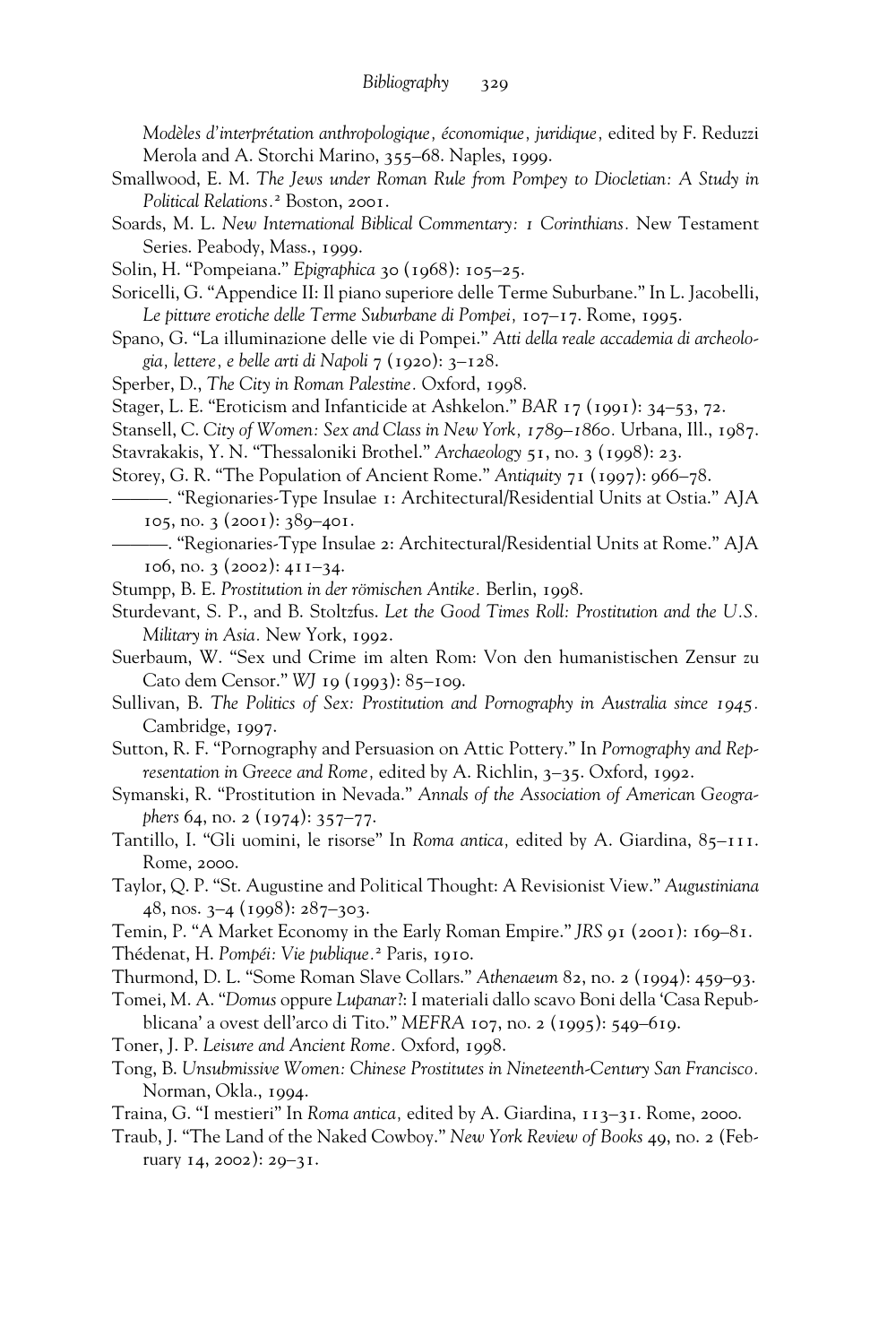Treggiari, S. *Roman Freedmen during the Late Republic.* Oxford, 1969.

———. "Libertine Ladies." *CW* 64 (1970/1971): 196–98.

—. "Domestic Staff at Rome in the Julio-Claudian Period, 27 в.с to A.D. 68." *Histoire Sociale* 6 (1973): 241–55.

- ———. "Family Life among the Staff of the Volusii." *TAPA* 105 (1975): 393–401.
	- ———. "Jobs in the Household of Livia." *PBSR* 43 (1975): 48–77.
- ———. "Jobs for Women." *AJAH* 1, no. 2 (1976): 76–104.
- ———. "Lower Class Women in the Roman Economy." *Florilegium* 1 (1979): 65–86.

———. "Questions on Women Domestics in the Roman West." In *Schiavitù, manomissione e classi dipendenti nel mondo antico,* 185–201. Rome, 1979.

- ———. "Urban Labour in Rome: *Mercenarii* and *Tabernarii.*" In *Non-Slave Labour in the Greco-Roman World,* edited by P. Garnsey, 48–64. Cambridge, 1980.
- ———. *Roman Marriage: Iusti Coniuges from the Time of Cicero to the Time of Ulpian.* Oxford, 1991.

Trexler, R. C. "La prostitution florentine au XV<sup>e</sup> siècle." Translated by J.-P. Desaive. *Annales ESC* 36 (1981): 983–1015.

- Trillmich, W. "Die Charitengruppe als Grabrelief und Kneipenschild." *JDAI* 98  $(1983): 311-49.$
- Trousset, P. "Organisation de l'espace urbain de Bararus (Rougga)." *L'Africa romana* 10, no. 2 (1994): 603–613, 2 plates.
- Tsujimura, S. "Ruts in Pompeii: The Traffic System in the Roman City." Opuscula *Pompeiana* 1 (1990): 58–86.
- Turner, B. S. *The Body and Society.*<sup>2</sup> London, 1996.

Unger, F. W. *Quellen der byzantinischen Kunstgeschichte.* Vienna, 1878. Reprint, Osnabrück, Ger., 1970.

Van Andringa, W. "Autels de carrefour, organisation vicinale et rapports de voisinage à Pompéi." *RSP* 11 (2000): 47–86.

van Minnen, P. "Did Ancient Women Learn a Trade Outside the Home?: A Note on SB XVIII 13305." *ZPE* 123 (1998): 201–3.

van Nuffeln, P. "Deux fausses lettres de Julien l'Apostat (La lettre aux Juifs, *Ep.* 51 [Wright], et la lettre à Arsacius *Ep.* 84 [Bidez])." *VChr.* 55 (2001): 131–50.

Varone, A. *Erotica Pompeiana: Iscrizioni d'amore sui muri di Pompei.* Rome, 1994.

———. "Più terremoti a Pompei?: I nuovi dati degli scavi di Via dell'Abbondanza." In *Archäologie und Seismologie: La regione Vesuviana dal 62 al 79 d.C., Problemi archeologici e sismologici,* 29–35. Munich, 1995.

———. *L'erotismo a Pompei.* Rome, 2000.

———. "Un nuovo programma decorativo a soggetto erotico." In *Veneris figurae: Immagini di prostituzione e sfruttamento a Pompei,* edited by P. G. Guzzo and V. Scarano Ussani, 61-65. Naples, 2000.

———. "Il lupanare." In *Pompeii: La vita ritrovata,* edited by F. Coarelli, 194–201. Udine, Italy, 2002.

Verstraete, B. C. Reviews of *Rethinking Sexuality,* edited by D. H. J. Larmour et al. and *Roman Sexualities,* edited by J. P. Hallett and M. B. Skinner. *Phoenix* 52, nos. 1–2 (1998): 149–53.

<sup>———. &</sup>quot;The Upper-Class House as Symbol and Focus of Emotion in Cicero." *JRA* 12  $(1999): 33 - 56.$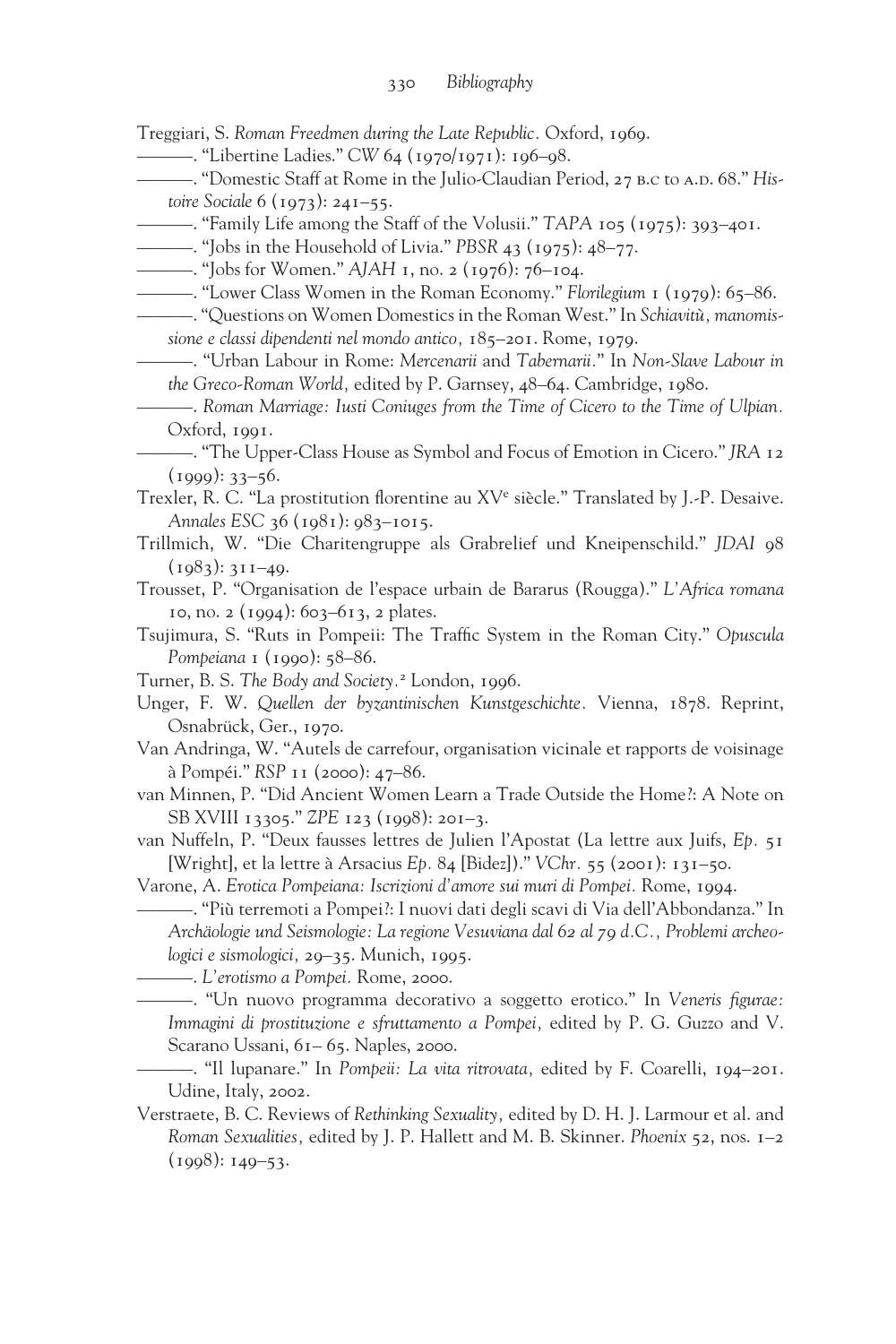- Veyne, P. "La 'plèbe moyenne' sous le Haut-Empire romain." *Annales HSS* 55.6 (2000): 1169–99.
- Vismara, C. "*Civitas:* L'organizzazione dello spazio urbano nelle province del Nord Africa e nella Sardegna." *L'Africa romana* 10, no. 1 (1994): 45–52.
- Viti, A. "Ad Calidium: L'insegna del piacere di Lucio Calidio Erotico (Saggio epigrafico con note critico-bibliografiche)." *Almanacco del Molise* 2 (1989): 115–35.
- Wagner, H., "Zur wirtschaftlichen und rechtlichen Bedeutung der Tabernen." In *Studi in onore di Arnaldo Biscardi,* edited by F. Pastori, 3: 391–422. Milan, 1982.
- Walde, C. *Antike Traumdeutung und moderne Traumforschung.* Dusseldorf, 2001.
- Walkowitz, J. R. *Prostitution and Victorian Society: Women, Class, and the State.* Cambridge, 1980.

———. *City of Dreadful Delight: Narratives of Sexual Danger in Late-Victorian London.* Chicago, 1992.

Wallace-Hadrill, A. "Pliny the Elder and Man's Unnatural History." *Greece & Rome* 37, no. 1 (1990): 80–96.

———. "Roman Arches and Greek Honours: The Language of Power at Rome." *PCPS,* n.s. 36 (1990): 143–81.

———. "Elites and Trade in the Roman Town." In *City and Country in the Roman World,* edited by J. Rich and A. Wallace-Hadrill, 241–72. London, 1991.

———. "Houses and Households: Sampling Pompeii and Herculaneum." In *Marriage, Divorce and Children in Ancient Rome,* edited by B. Rawson, 191–227. Oxford, 1991.

———. *Houses and Society in Pompeii and Herculaneum.* Princeton, 1994.

———. "Public Honour and Private Shame: The Urban Texture of Pompeii." In *Urban Society in Roman Italy,* edited by T. J. Cornell and K. Lomas, 39–62. New York, 1995.

———. "Case e abitani a Roma." In *Roma imperiale: Una metropoli antica,* edited by E. Lo Cascio, 173–200. Rome, 2000.

- ———. "Case e Società." In *Pompei,* edited by P. G. Guzzo, 113–17. Milan, 2001.
- ———. "Emperors and Houses in Rome." In *Childhood, Class and Kin in the Roman World,* edited by S. Dixon, 128–43. London, 2001.
- Ward, R. B. "Women in Roman Baths." *HTR* 85, no. 2 (1992): 125–47.
- Warscher, T. *Pompeji: Ein Führer durch die Ruinen.* Berlin, 1925.
- Watson, N., *The First Epistle to the Corinthians: Epworth Commentaries.* London, 1992. Welch, K., s.v. "Subura" *LTUR* 4 (1999): 379–83.
- 
- Wesch-Klein, G. *Soziale Aspekte des römischen Heerwesens in der Kaiserzeit.* Stuttgart, 1998.
- White, L. *The Comforts of Home: Prostitution in Colonial Nairobi.* Chicago, 1990.
- Williams, S., and G. Friell. *Theodosius: The Empire at Bay.* New Haven, 1994.
- Winkler, J. J. *The Constraints of Desire: The Anthropology of Sex and Gender in Ancient Greece.* New York, 1990.
- Wiseman, T. P. "A Stroll on the Rampart." In *Horti romani: Atti del convegno internazionale, Roma 4–6 maggio 1995* (= *BCAR* Suppl. 6), edited by M. Cima and E. La Rocca, 13–22. Rome, 1998.

———. "The Games of Flora." In *The Art of Ancient Spectacle,* edited by B. Bergmann and C. Kondoleon, 195–203. New Haven, 1999.